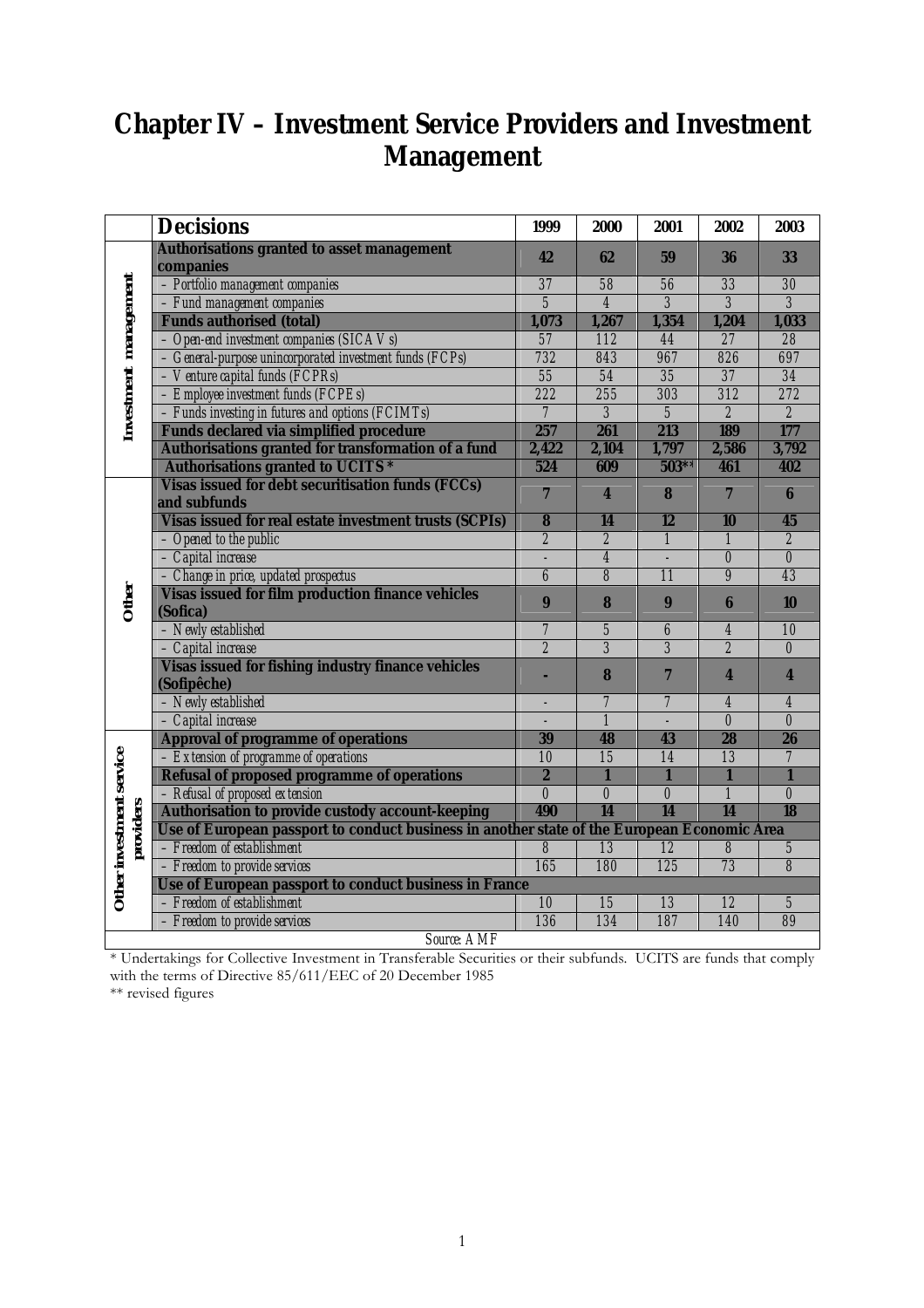## **I – Investment service providers**

The Financial Security Act of 1 August 2003 simplified the licensing regime for investment service providers by establishing a new division of responsibilities between the Comité des Établissements de Crédit et des Entreprises d'Investissement (CECEI) and the Autorité des marchés financiers (AMF).

Previously, to offer investment services, providers were required to obtain authorisation from the CECEI after their programme of operations had been approved by the Conseil des Marchés Financiers (CMF) for each service.

If the service in question involved asset management, the programme of operations had to be approved by the Commission des Opérations de Bourse (COB), with the assent of the Comité Consultatif de la Gestion Financière (CCGF).

If portfolio management was the provider's principal activity, the authorisation was issued not by the CECEI but by the COB, with the assent of the CCGF, and was issued in the name of the management company.

Under the Act, the AMF inherits the powers of the COB, authorises portfolio management companies, and approves the programmes of operations of other service providers whenever they provide an asset management service. The other investment services that were previously under the jurisdiction of the CMF must now be authorised the CECEI, with the assent of the AMF.

#### **A – Investment management companies**

After peaking at 534 at 31 December 2002, the number of investment management companies in active operation declined slightly in 2003, ending the year at 509.

#### **1 – Authorisations and approvals granted in 2003**

In 2003 the COB, and then the AMF, issued new authorisations to 30 portfolio management companies and three fund management companies. Between them, these 33 companies presented 52 programmes of operations. In addition, approval was given to 32 programmes of operations presented by 26 previously authorised firms: 25 portfolio management companies and one fund management company.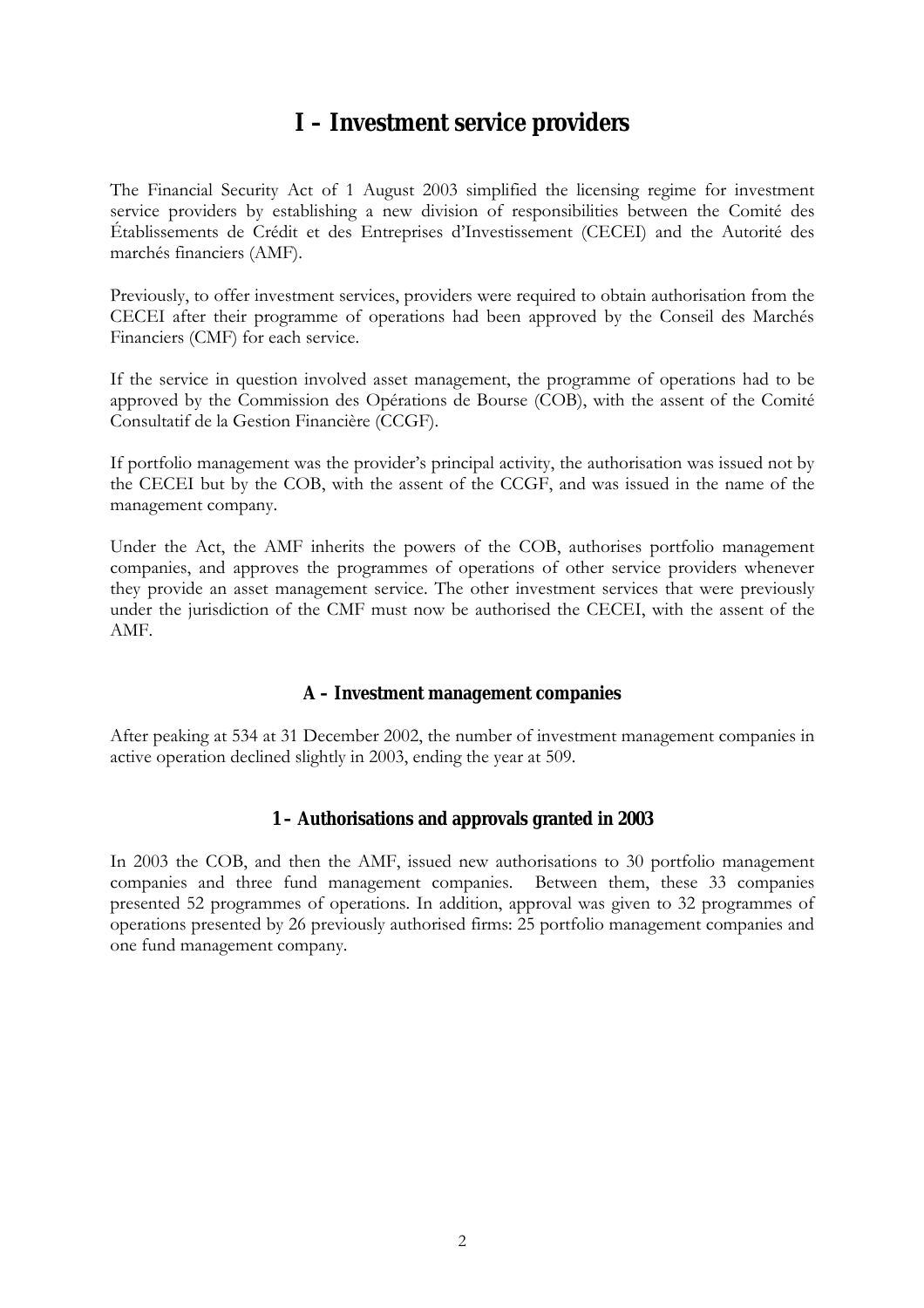#### **2 – Programmes of operations and resource suitability**

As a condition for AMF authorisation, asset management companies must have a programme of operations. This programme must be appropriate to the range of activities envisaged and must be regularly updated.

For the AMF, the programme of operations serves two purposes:

- It enables the Authority to ascertain beforehand, based on the provider's declared intentions, whether the authorisation criteria are met, thus complementing the on-site inspections that the AMF conducts subsequently. By reviewing the programme of operations on a series of key points, the AMF can assess whether the company's activities, organisation and resources are consistent with its capacity to manage the risks (operational risk, market risk, regulatory risk, etc.) inherent in the business it proposes to conduct. Afterwards, it is necessary simply to verify that the programme has actually been implemented. This approach naturally leads the AMF to tailor the checks it performs to the type of management activity set forth in the programme.
- The review of the programme of operations entails the exchange of information between the provider and the AMF at an early stage. It also ensures that questions relating to the provider's organisation and resources are not raised in subsequent fund-authorisation procedures, which should be simple, quick to implement and focused on full disclosure to investors.

#### **3 – "Alternative multi-management" programmes**

At 1 January 2004 the AMF had approved 12 programmes of operations relating to the use of alternative funds not recognised in France. The companies in question were engaging in this activity for the first time.

#### **4 – Use of credit derivatives**

Since December 2002, companies making use of credit derivatives must obtain prior approval from the regulator of a specific programme of operations that complies with point 1 of Article 4- 6 of Decree 89-623.

The COB established the contents of these programmes in early 2003 and provided further details in the October 2003 edition of its monthly bulletin. The content requirement is consistent with the policy recommendations of the working group formed in 2002 to determine the conditions for the use of credit derivatives by asset management companies. These recommendations were adopted by the CCGF when it examined the first 18 programmes filed.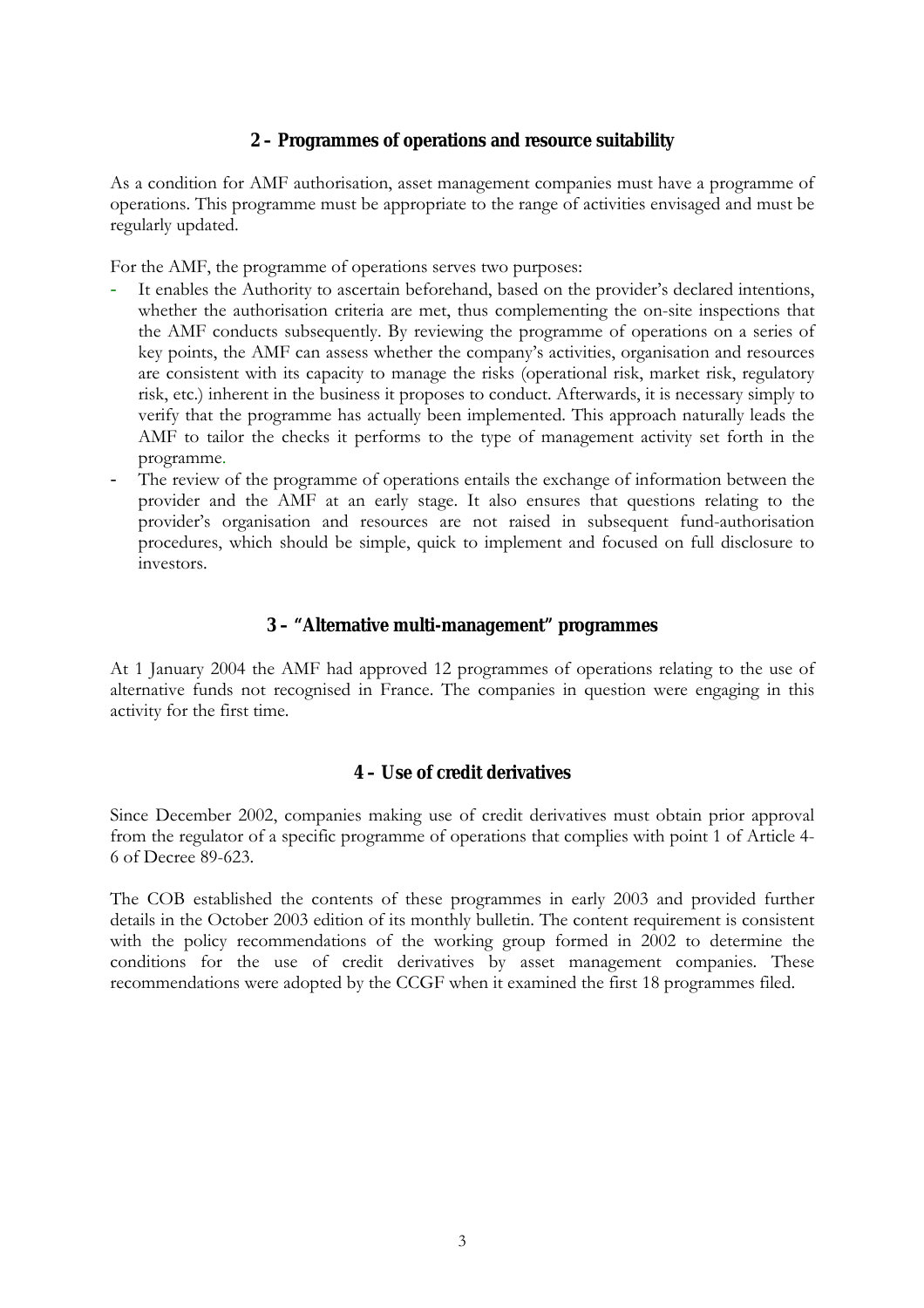#### **5 – Use of complex derivatives**

Prompted by the increase in the number of structured (or "formula-based") funds, the regulator introduced a ruling on 1 January 2002 requiring management companies that have created at least one such fund to update their programme of operations. In 2003, the COB received 26 structured-fund programmes, which have been incorporated into the management company's overall programme of operations. Accordingly, new funds falling with the scope of operations described in the programme can generally be authorised without further requests for information about the company's resources.

#### **6 – Expiry or withdrawal of authorisation**

The COB, and subsequently the AMF, withdrew the authorisations  $-$  or recorded the expiry thereof  $-$  of 35 portfolio management companies and 23 fund management companies in 2003.

## **B – OTHER INVESTMENT SERVICE PROVIDERS**

For various reasons, the regulatory authorities took a number of individual decisions concerning investment service providers in 2003.

In the case of the CMF, these individual decisions consisted either in:

- approving a programme of operations or an extension of the programme of operations, or
- authorising the provision of custody account-keeping services for financial instruments

The CMF also examined a number of cases relating to the use of the European passport by French-incorporated investment service providers seeking to operate in another state of the European Economic Area, and reciprocally by firms from other European states seeking to provide investment services in France.

In the case of the COB, these individual decisions consisted in approving extensions of programmes of operations for portfolio management, submitted by investment service providers other than portfolio management companies.

## **1 – Approvals of programmes of operations**

In 2003, 23 requests for authorisation or extension of authorisation were forwarded by the CECEI to the CMF for approval. In addition, two requests for approval of extensions of portfolio management programmes were sent to the COB.

Five of the applicants were seeking approval as credit institutions and 19 as investment firms.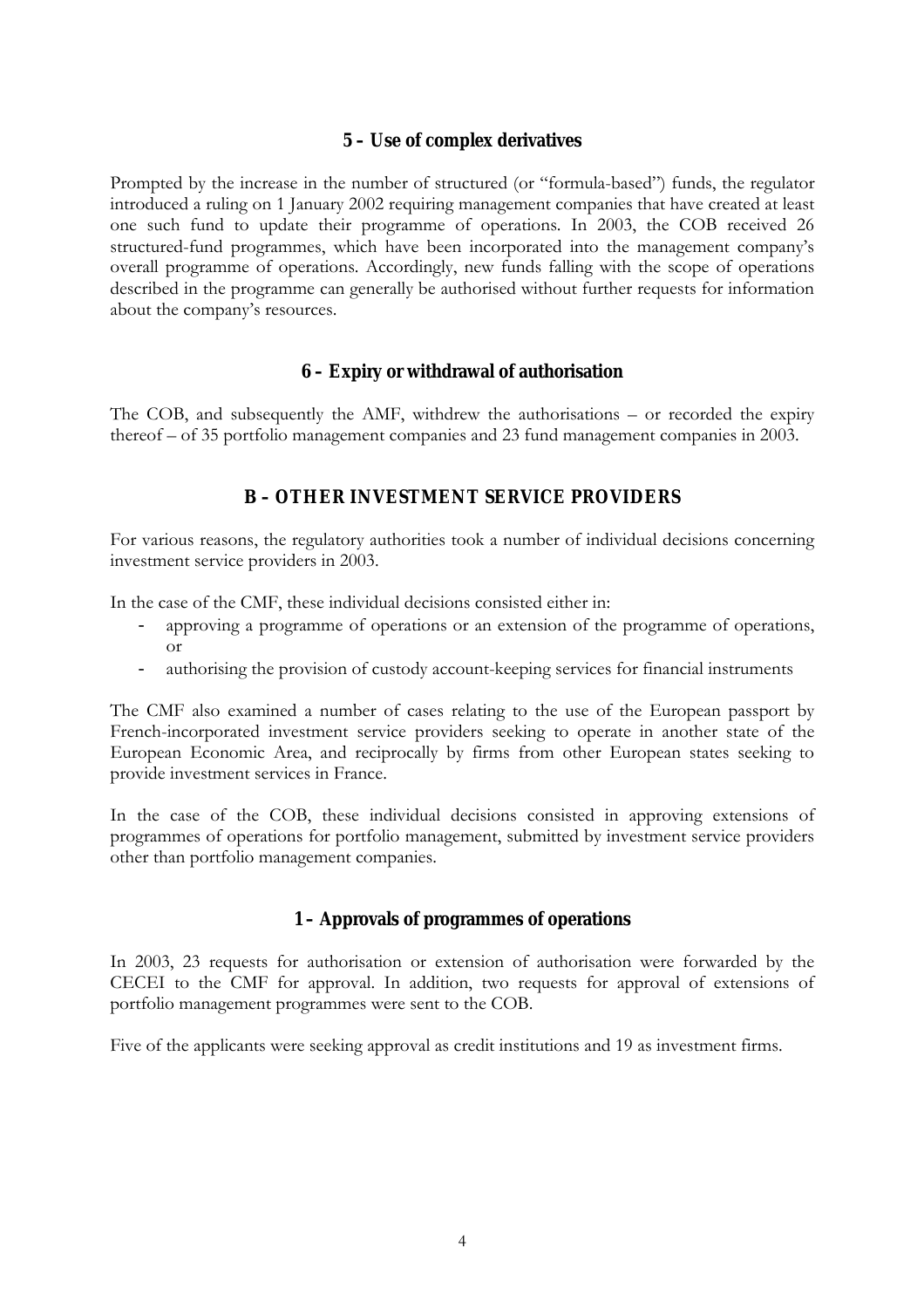The approvals granted by the CMF and the COB in 2003 for programmes of operations or extensions thereof are shown in the table below.

The investment services are those listed in Article L. 321-1 of the Monetary and Financial Code:

- 1) Receiving and transmitting orders for third parties
- 2) Executing orders for third parties,
- 3) Trading for own account
- 4) Portfolio management for third parties
- 5) Underwriting
- 6) Placement.

The financial instruments are those listed in Article L. 211-1 *ibid*:

1 - Shares and other securities that afford or may afford direct or indirect access to equity or voting rights, transferable by book entry or by physical delivery

2 - Debt securities transferable by book entry or by delivery, each representing a claim on the legal person which issues it, other than trade bills and *bons de caisse*

3 - Units or shares in collective investment undertakings

4 - Financial futures

| Approval of programmes of operations in connection with restructuring                              |                                                      |                            |                              |  |  |  |  |  |
|----------------------------------------------------------------------------------------------------|------------------------------------------------------|----------------------------|------------------------------|--|--|--|--|--|
| <b>Company name</b>                                                                                | <b>Requested status</b>                              | <b>Investment services</b> | <b>Financial instruments</b> |  |  |  |  |  |
| Caisse Régionale de Crédit Agricole Credit institution                                             |                                                      | $1) - 2) - 3) - 5) - 6$    | $1 - 2 - 3 - 4$              |  |  |  |  |  |
| Mutuel Centre France                                                                               |                                                      |                            |                              |  |  |  |  |  |
| Crédit Agricole Titres                                                                             | Investment firm                                      | 1)                         | $1 - 2 - 3$                  |  |  |  |  |  |
| Approval of programmes of operations in relation to regulations governing employee savings schemes |                                                      |                            |                              |  |  |  |  |  |
| <b>Company name</b>                                                                                | <b>Requested status</b>                              | <b>Investment services</b> | <b>Financial instruments</b> |  |  |  |  |  |
| <b>AXA</b> Epargne Entreprise                                                                      | Investment firm                                      | $1^{\circ}$                | $1 - 3$                      |  |  |  |  |  |
| CIC Epargne Salariale                                                                              | Investment firm                                      | $\left  \right $           | $1 - 2 - 3$                  |  |  |  |  |  |
| Crédit Mutuel Participation                                                                        | Investment firm                                      | 1)                         | $1 - 2 - 3$                  |  |  |  |  |  |
| Fédéris Epargne Salariale                                                                          | Investment firm                                      | 1)                         | $1 - 2 - 3$                  |  |  |  |  |  |
| Fongépar                                                                                           | Investment firm                                      | 1)                         | $1 - 2 - 3$                  |  |  |  |  |  |
| Natexis Interépargne                                                                               | Credit institution                                   | 1)<br>$-6$                 | $1 - 2 - 3$                  |  |  |  |  |  |
| OJH-Novacy                                                                                         | Investment firm                                      | 1)                         | $1 - 2 - 3$                  |  |  |  |  |  |
| Prado Epargne                                                                                      | Investment firm                                      | 1)                         | $1 - 3$                      |  |  |  |  |  |
| Regard BTP                                                                                         | Investment firm                                      | 1)                         | $1 - 2 - 3$                  |  |  |  |  |  |
|                                                                                                    | Approval of programmes of operations of new entities |                            |                              |  |  |  |  |  |
| <b>Company name</b>                                                                                | <b>Requested status</b>                              | <b>Investment services</b> | <b>Financial instruments</b> |  |  |  |  |  |
| <b>MPE</b> Finances                                                                                | Investment firm                                      | $1) - 2)$                  | $1 - 2 - 3 - 4$              |  |  |  |  |  |
| <b>Banque NSM Entreprises</b>                                                                      | Credit institution                                   | 1)                         | $1 - 2 - 3$                  |  |  |  |  |  |
| Marveyre Gestion Privée Entreprise                                                                 | Investment firm                                      | 1)                         | $1 - 2 - 3 - 4$              |  |  |  |  |  |
| d'Investissement                                                                                   |                                                      |                            |                              |  |  |  |  |  |
| Vizille Capital Finance                                                                            | Investment firm                                      | $5) - 6)$                  | $1 - 2 - 3 - 4$              |  |  |  |  |  |
| Approval of programmes of operations of entities already operating in the financial sector         |                                                      |                            |                              |  |  |  |  |  |
| <b>Company name</b>                                                                                | <b>Requested status</b>                              | <b>Investment services</b> | <b>Financial instruments</b> |  |  |  |  |  |
| H et Associés S.A.                                                                                 | Investment firm                                      | $\left(1\right)$           | $1 - 3$                      |  |  |  |  |  |
| Parel                                                                                              | Investment firm                                      | $1) - 2)$                  | $1 - 2 - 3 - 4$              |  |  |  |  |  |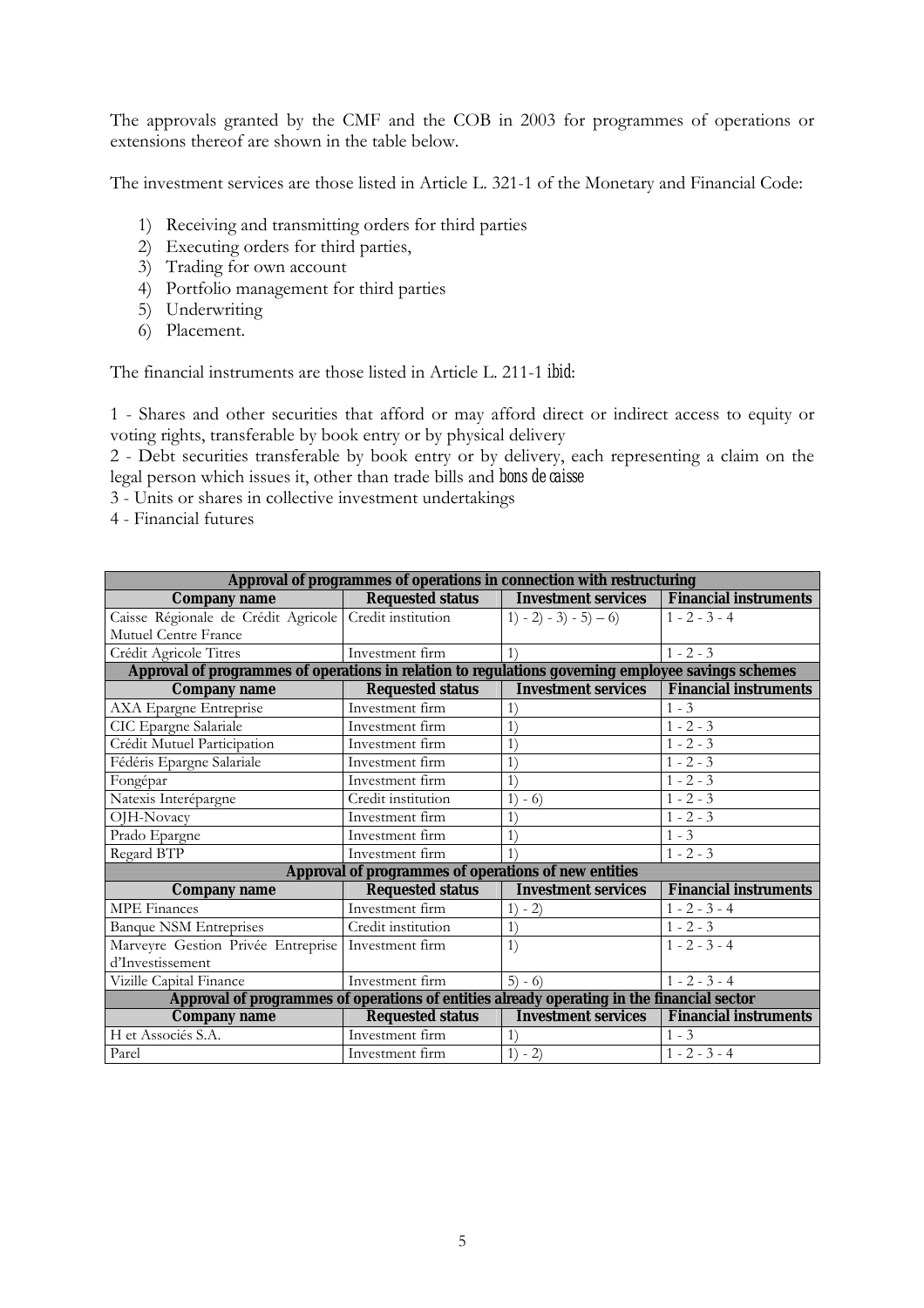| <b>Extension of programmes of operations</b> |                               |                                 |                  |  |  |  |  |
|----------------------------------------------|-------------------------------|---------------------------------|------------------|--|--|--|--|
| <b>Company name</b>                          | <b>Requested status</b>       | Investment services/            | <b>Financial</b> |  |  |  |  |
|                                              |                               | <b>Clearing-related service</b> | instruments      |  |  |  |  |
| $C(\partial \rho)$ itol                      | Extension of authorisation -  | $2) - 3) - 6$                   | N/A              |  |  |  |  |
|                                              | investment firm               | Clearing                        |                  |  |  |  |  |
| CA-IS Corporate Trust                        | Extension of authorisation -  | 2)                              | N/A              |  |  |  |  |
|                                              | investment firm               |                                 |                  |  |  |  |  |
| Crédit Coopératif                            | Extension of authorisation -  | $2) - 3)$                       | N/A              |  |  |  |  |
|                                              | credit institution/investment |                                 |                  |  |  |  |  |
|                                              | service provider              |                                 |                  |  |  |  |  |
| Dexia Securities                             | Extension of authorisation -  | 3)                              | N/A              |  |  |  |  |
|                                              | investment firm               |                                 |                  |  |  |  |  |
| <b>HPC</b>                                   | Extension of authorisation -  | 3)                              | N/A              |  |  |  |  |
|                                              | investment firm               |                                 |                  |  |  |  |  |
| Marveyre Gestion privée                      | Extension of authorisation -  | 4)                              | N/A              |  |  |  |  |
|                                              | investment firm               |                                 |                  |  |  |  |  |
| Banque Cantonale de Genève                   | Extension of authorisation -  | 4)                              | N/A              |  |  |  |  |
| (France)                                     | credit institution            |                                 |                  |  |  |  |  |

Source: AMF N/A: Not Applicable

#### **2 - Authorisations to carry on the business of custody account-keeping for financial instruments**

In 2003 the CMF granted 18 authorisations for custody account-keeping: seven to credit institutions, nine to investment firms and two to other entities recognised neither as credit institutions nor as investment firms but entitled to a waiver pursuant to the second indent of Article 6.2.2 of the CMF's General Regulations.

| Authorisations to perform custody account-keeping granted at the same time as an<br>authorisation to provide investment services |                    |                                                           |  |  |  |  |
|----------------------------------------------------------------------------------------------------------------------------------|--------------------|-----------------------------------------------------------|--|--|--|--|
| Company name                                                                                                                     | <b>Status</b>      | Remarks                                                   |  |  |  |  |
| AXA Épargne Entreprise                                                                                                           | Investment firm    | Custody account-keeping for an<br>employee savings scheme |  |  |  |  |
| <b>Banque Banorabe</b>                                                                                                           | Credit institution |                                                           |  |  |  |  |
| <b>Banque NSM Entreprises</b>                                                                                                    | Credit institution |                                                           |  |  |  |  |
| Caisse Régionale de Crédit Agricole<br>Mutuel Centre France                                                                      | Credit institution |                                                           |  |  |  |  |
| CIC Epargne Salariale                                                                                                            | Investment firm    | Custody account-keeping for an<br>employee savings scheme |  |  |  |  |
| Crédit Agricole Titres                                                                                                           | Investment firm    |                                                           |  |  |  |  |
| Crédit Mutuel Participation                                                                                                      | Investment firm    | Custody account-keeping for an<br>employee savings scheme |  |  |  |  |
| Fédéris Epargne Salariale                                                                                                        | Investment firm    | Custody account-keeping for an<br>employee savings scheme |  |  |  |  |
| Fongépar                                                                                                                         | Investment firm    | Custody account-keeping for an<br>employee savings scheme |  |  |  |  |
| Natexis Interépargne                                                                                                             | Credit institution | Custody account-keeping for an<br>employee savings scheme |  |  |  |  |
| OJH - Novacy                                                                                                                     | Investment firm    | Custody account-keeping for an<br>employee savings scheme |  |  |  |  |
| Prado Epargne                                                                                                                    | Investment firm    | Custody account-keeping for an<br>employee savings scheme |  |  |  |  |
| Regard BTP                                                                                                                       | Investment firm    | Custody account-keeping for an<br>employee savings scheme |  |  |  |  |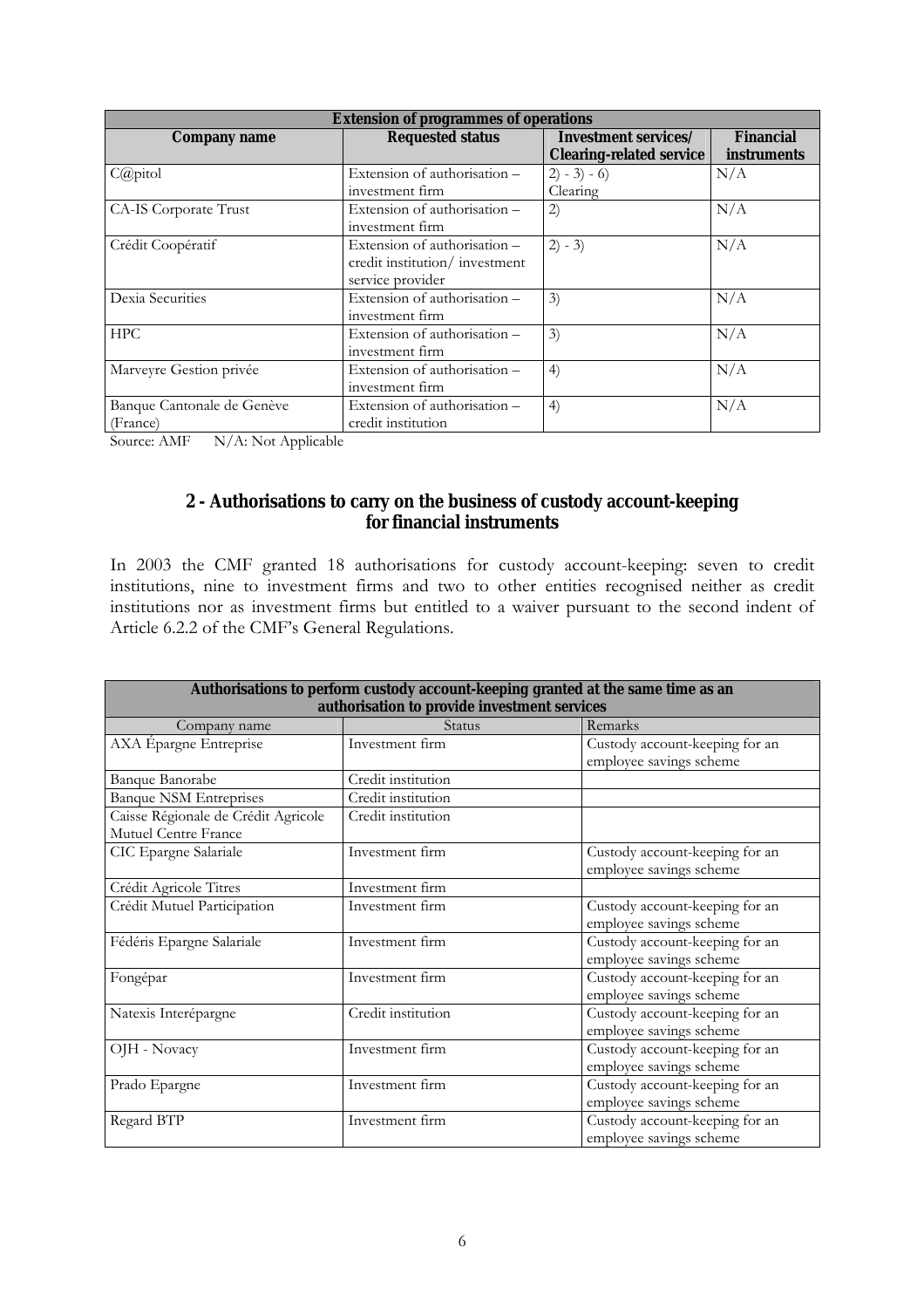| Authorisations to perform custody account-keeping<br>requested by entities already authorised as credit institutions |                                                                 |                                                |  |  |  |  |  |
|----------------------------------------------------------------------------------------------------------------------|-----------------------------------------------------------------|------------------------------------------------|--|--|--|--|--|
| Company name                                                                                                         | <b>Status</b>                                                   | Remarks                                        |  |  |  |  |  |
| Banque Cantonale de Genève                                                                                           | Credit institution                                              | Not an investment service provider             |  |  |  |  |  |
| (France) S.A.                                                                                                        |                                                                 |                                                |  |  |  |  |  |
| Banque Fédérale Mutualiste - BFM                                                                                     | Credit institution                                              | Investment service provider                    |  |  |  |  |  |
| BLC Bank (France) S.A.                                                                                               | Credit institution                                              | Investment service provider                    |  |  |  |  |  |
|                                                                                                                      | Authorisations to perform custody account-keeping by derogation |                                                |  |  |  |  |  |
| Company name                                                                                                         | <b>Status</b>                                                   | Remarks                                        |  |  |  |  |  |
| BNP Paribas Épargne Entreprise                                                                                       | "Pure" custody account-keeper                                   | Authorised pursuant to 2 <sup>nd</sup> indent, |  |  |  |  |  |
|                                                                                                                      |                                                                 | Article 6.2.2 of the General                   |  |  |  |  |  |
|                                                                                                                      |                                                                 | Regulations of the CMF                         |  |  |  |  |  |
| Crédit Agricole Épargne Longue des                                                                                   | "Pure" custody account-keeper                                   | Authorised pursuant to 2 <sup>nd</sup> indent, |  |  |  |  |  |
| Salariés (CA-ELS)                                                                                                    |                                                                 | Article 6.2.2 of the General                   |  |  |  |  |  |
|                                                                                                                      |                                                                 | Regulations of the CMF                         |  |  |  |  |  |

b) Changes brought about by the Financial Security Act

The Act has enshrined the status of custody account-keeper. Article L. 542-1 of the Monetary and Financial Code now lists, under the heading of intermediaries entitled to perform custody account-keeping, "legal entities established in France having as their principal or sole business purpose the custody or administration of financial instruments".

The Act has also overhauled the regime for authorising the business of custody account-keeping for financial instruments, bringing it into line with the requirements applicable to investment service providers.

The minimum capital requirement for custody account-keepers is now set by the Minister of the Economy, Finance and Industry, with the assent of the consultative committee on financial legislation and regulation (CCLRF).

Regulation and supervision of the other operating conditions for this activity, in particular the rules of conduct, come under the jurisdiction of the AMF.

On 2 February 2004, the CECEI started web-posting the list of institutions authorised to perform the function of custody account-keeper for financial instruments (www.cecei.org).

#### **3 – Fund custodians**

At 31 December 2003 there were 88 institutions offering fund custody services.

Large financial institutions dominate the rankings of custodians. The 22 largest custodians account for 90% of assets under management and 76% of all funds.

Under the Financial Security Act, operating conditions for the business of providing custody services to collective investment schemes are to be set forth in the AMF's general regulations. The issuance of these regulations will thus provide the opportunity for the regulator to spell out the requirements applicable to custodians and to update the content of the COBís 1993 instruction on the role and resources of custodians. This will ultimately strengthen the legal framework governing custody, thereby enhancing its contribution to investor security.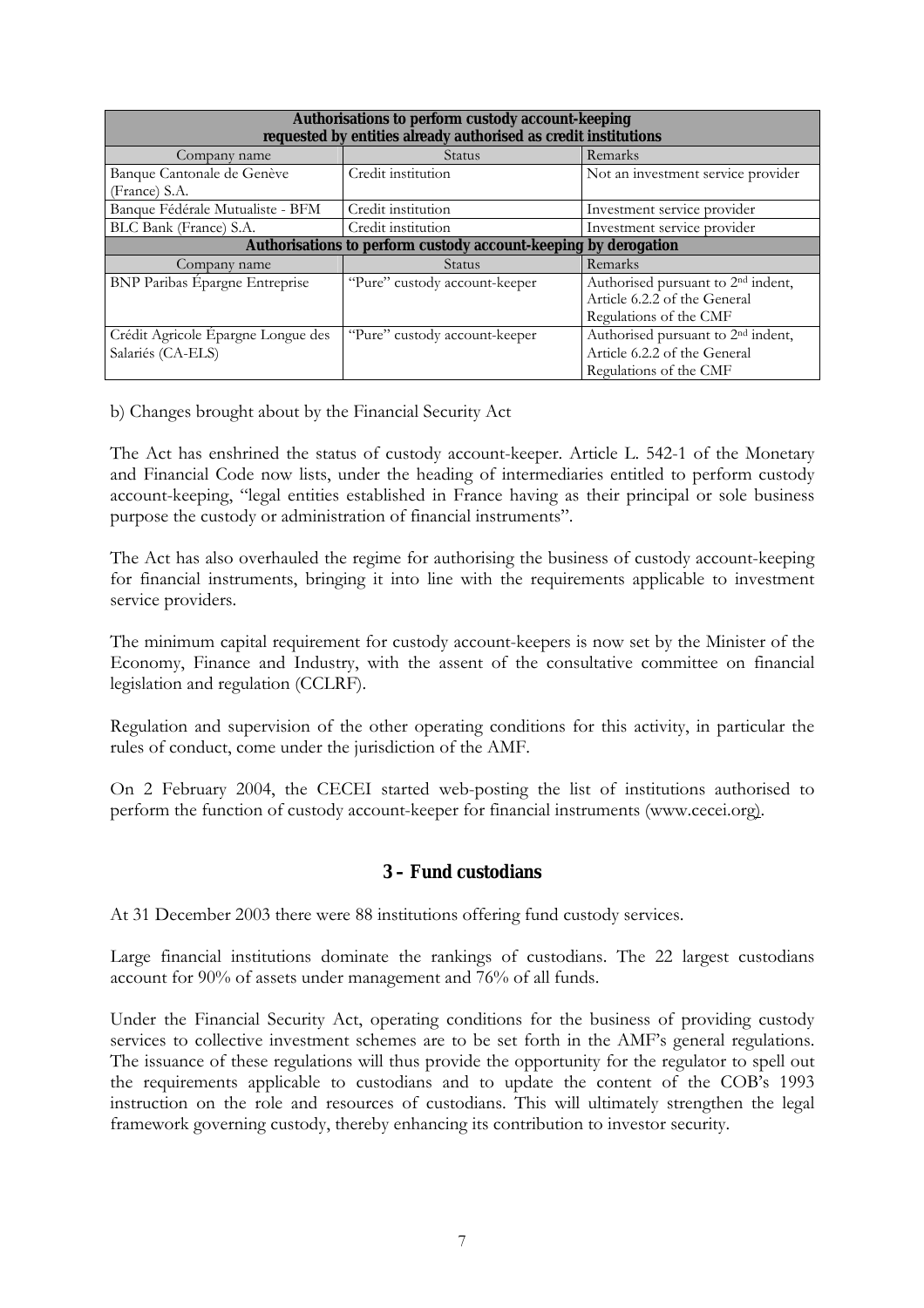#### **4 – European passport**

a) Use of the European passport in another state party to the agreement on the European Economic Area

#### Notification of freedom of establishment

In 2003 five such notifications were reviewed favourably by the CMF. They were received from two investment firms and three credit institution providing investment services, and they concerned three other Member States of the European Economic Area (EEA): Germany (3), Spain (1) and Portugal (1).

Two kinds of reasons prompted these notifications:

- Substitution of a branch office for a pre-existing business presence. Four entities (two credit institutions and two investment firms) wished to substitute a branch office of an EU-wide business for a pre-existing local non-bank branch, subsidiary or other group entity.
- Creation of a branch office as part of a merger. Concomitant with its acquisition of regulated French-incorporated entity, a credit institution wished to take over, in its own name, the activities previously carried on by the acquired entity through a branch office in Spain. The acquirer therefore notified the CMF that it was exercising freedom of establishment.

#### Declaration of freedom to provide services

During 2003 eight such declarations by six investment service providers (ISPs) were brought to the attention of the CMF.

These six ISPs consisted of:

- three credit institutions
- three investment firms

The eight declarations concerned only five Member States: Austria (2), Greece (1), Ireland (1), Italy (1) and the United Kingdom (3).

#### b) Use of the European passport in France

#### Notification of freedom of establishment

In 2003 five such notifications from ISPs authorised in another Member State of the EEA were brought to the attention of the CMF.

These five ISPs consisted of:

- one credit institution
- four investment firms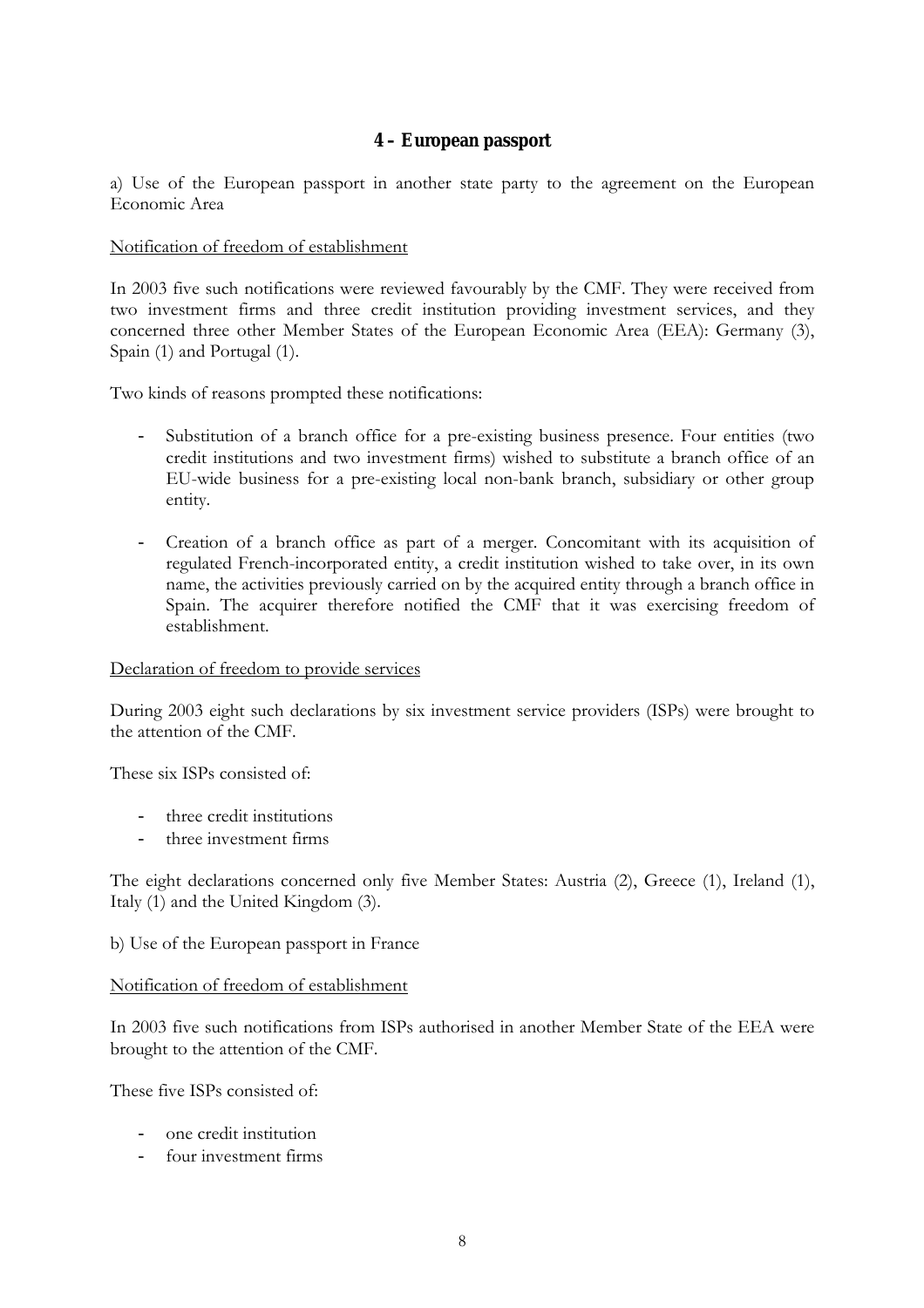The notifications came from ISPs in two Member States: Belgium (1) and the United Kingdom (3).

Three of the five branch offices in question were opened during 2003:

- one branch office of a credit institution/ISP that took the place of a French-incorporated subsidiary whose authorisation had been withdrawn;
- two branch offices of investment firms: one new, the other replacing a representative office in Paris.

#### Declaration of freedom to provide services

In 2003, 89 such declarations from investment service providers authorised in another Member State of the EEA were brought to the attention of the CMF.

These declarations came from:

- 27 credit institutions
- 62 investment firms

The 89 declarations came from ISPs of 15 Member States: Germany (11), Belgium (1), Denmark (1), Spain (1), Finland (1), Greece (2), Ireland (3), Italy (3), Liechtenstein (1), Luxembourg (7), Norway (1), Netherlands (7), Portugal (6), United Kingdom (42) and Sweden (2).

## **C – CHANGES IN THE REGULATORY FRAMEWORK**

## **1 – Qualifications of managers and persons in charge of determining investment policy at management companies**

The COB published its interpretation of Articles L. 532-9.4 and L. 532-9.5 of the Monetary and Financial Code relating to persons responsible for managing and determining investment policy at asset management companies.

The actual running of the company, that is, general management and representation of the company to third parties, must be carried out by at least two persons having the status of executive officer under French company law. This means:

- for limited joint-stock companies (*sociétés anonymes*) with a board of directors or executive board: the managing director and deputy managing directors
- for partnerships limited by shares (*sociétés en commandite par actions*), commercial partnerships (*sociétés en nom collectif*) and ordinary limited partnerships (*sociétés en commandite simple*): the managing partners
- for simplified joint-stock companies (*sociétés par actions simplifiées*, SAS): the chairman, a managing director or a deputy managing director named in the articles of association

In addition to requiring that two persons of integrity and suitable experience actually manage the company, the law requires that at least two persons should determine its investment policy. Executive officers are *ipso jure* in charge of the company's policies. The AMF allows a management company's investment policy to be determined by a person who is not an executive officer of the company, under the following conditions: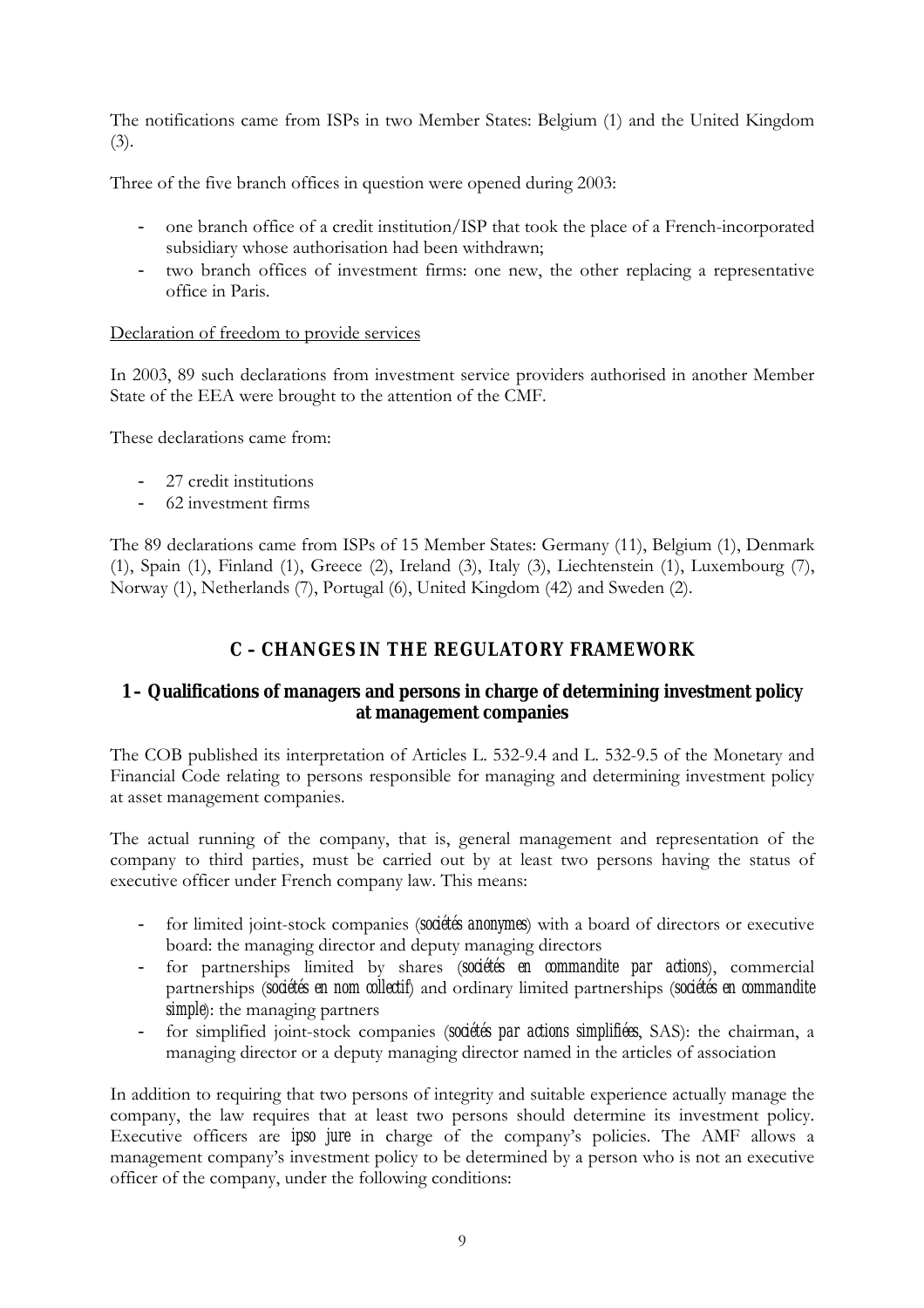- The person has operating responsibilities within the company.
- The person is appointed to perform this function alongside an executive officer.
- The appointment specifies the person's operating responsibilities, which must be identical to those of the executive officer.
- The appointment is made, and can be revoked, by the body responsible for designating the companyís executive officers (or by the articles of incorporation in the case of an SAS).

#### **2 – Delegation of financial management**

Recent trends in the investment management industry are resulting in an increase in delegated management.

While the regulator has recently set out the conditions in which financial management can be delegated for the purpose of alternative multi-management, many international financial groups are now reorganising on a European scale in order to rationalise their production processes and achieve economies of scale. This trend is prompting corporate groups to set up management units specialised in specific asset classes; the group's locally based investment management companies then delegate the management of those classes to the appropriate unit.

The reason for delegating financial management is generally to enable the company's clients (fund unit-holders or discretionary management clients) to benefit from another companyís expertise in a highly specialised asset class. For example, a company managing an international equity fund may delegate management of the fund's Asian portfolio to a company specialised in that region. The value added by the delegating company thus lies in its ability to select the specialised management company and oversee what it does with the segment of the portfolio entrusted to it.

In Article 1.15 of its instruction of 17 December 1996 and chapter II of its instruction of 15 December 1998, the COB defined the conditions in which a management company may delegate the financial management of assets under discretionary management. It further clarified these conditions in numerous case of delegated management submitted for regulatory authorisation in respect of two areas: approval of the delegating companyís programme of operations, and approval of delegated management of more than 30% of a fund's total assets.

Three of the conditions laid down in COB instruction of 17 December 1996 must be noted: the delegation must comply with the authorisation granted to the delegating company; the principle that the company must have adequate resources at all times continues to apply; and the company must exercise effective supervision of the delegated activity.

Because the types of delegation are so diverse, they must be examined on a case-by-case basis. To cover the case in which a management company delegates a substantial portion or the majority of the assets under management, a combination of quantitative and qualitative criteria are used:

- quantitative: annual revenue and total assets of the delegated funds
- qualitative: whether the management company has retained the ability to oversee the delegated activity and to fulfil its responsibilities to its investors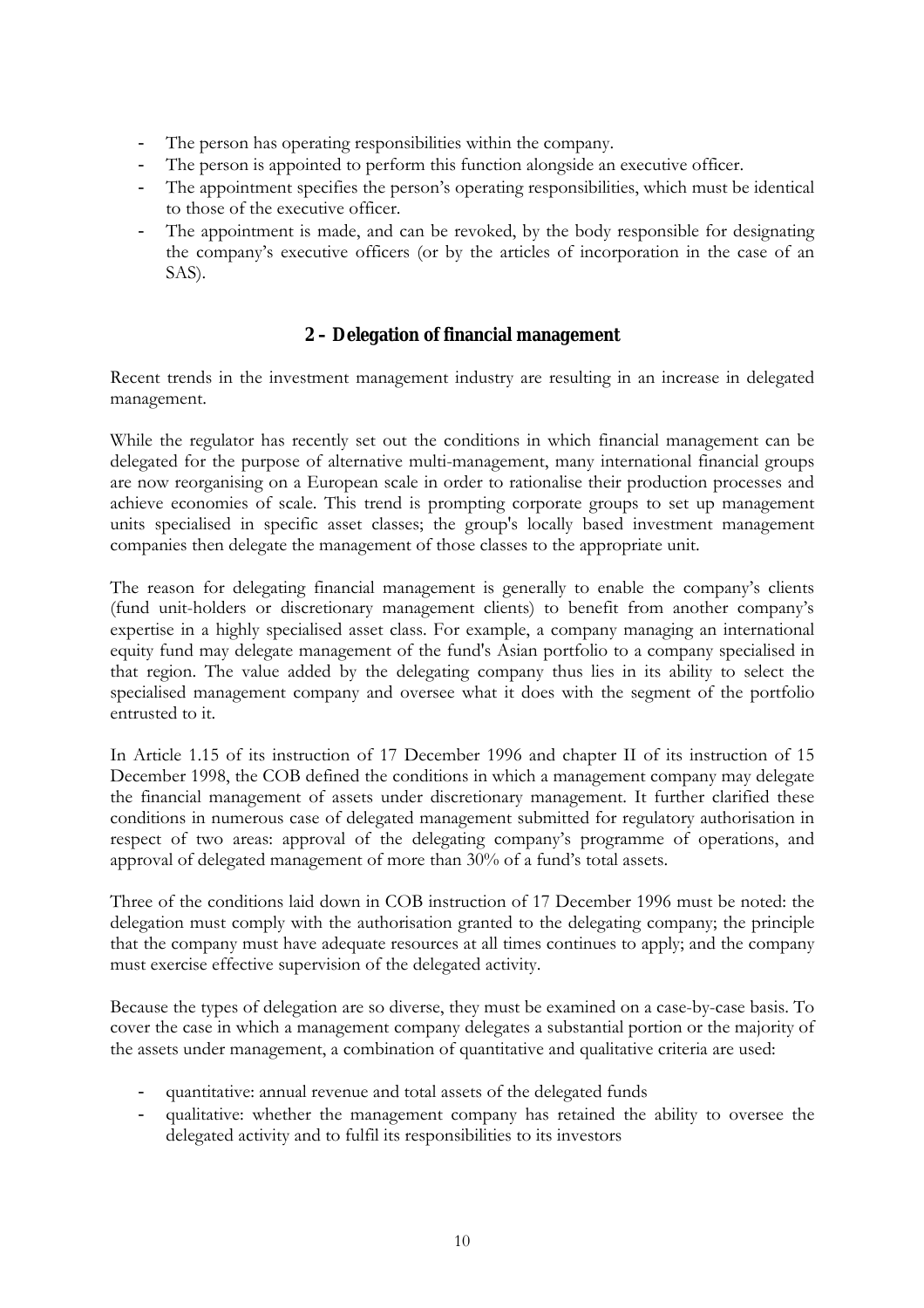The special case of financial management being delegated to a parent company has prompted the regulator to impose the following conditions:

- the parent company must provide a comprehensive internal control plan, which is updated annually and incorporated into the delegation agreement
- the delegation agreement must also contain details of the delegatee's obligations to inform the delegator when an anomaly is detected by the former's internal control process.

In this case, it is essential that the subsidiary company be involved in drawing up the control plan and overseeing its implementation. Moreover, the delegating company's responsibility to the investor remains undiminished.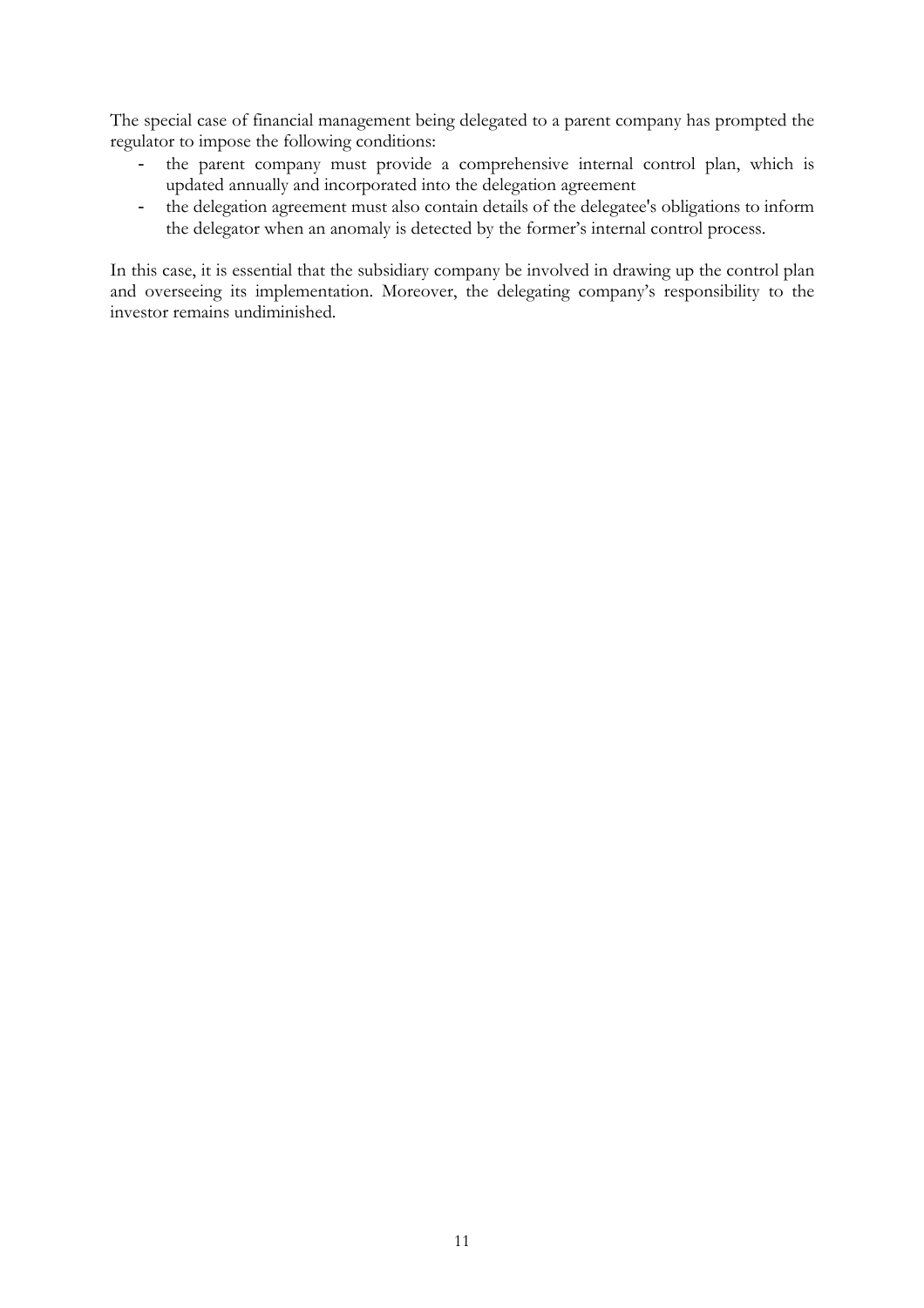## **II – General funds**

The AMF, having taken over the regulatory jurisdiction of the COB, has sole responsibility for authorising the formation, transformation, merger, demerger or liquidation of collective investment funds.

In determining whether to grant authorisation, the AMF looks to see whether the fund itself is financially sound and complies with legal and regulatory provisions. To this end, it verifies the information contained in the prospectus (superseded by the "simplified prospectus") drawn up by each fund to be given to prospective investors.

## **A – GENERAL-PURPOSE PRODUCTS: AUTHORISATIONS IN 2003**

| <b>Classification</b>                             | Number of<br>funds<br>authorised<br>in 2003 | % of total | <b>Assets of</b><br>funds<br>authorised<br>in 2003 | % of total | <b>Assets of all</b><br>funds in this<br>category as a<br>percentage of<br>aggregate<br>funds assets**<br>at 31/12/2003 |  |
|---------------------------------------------------|---------------------------------------------|------------|----------------------------------------------------|------------|-------------------------------------------------------------------------------------------------------------------------|--|
| <b>French equities</b>                            | 14                                          | 1.9%       | 0.5                                                | $1.2\%$    | 5.1%                                                                                                                    |  |
| Equities of other euro-area countries             | 37                                          | 5.0%       | 2.8                                                | 6.7%       | $3.5\%$                                                                                                                 |  |
| <b>Equities of other European Union countries</b> | 38                                          | $5.2\%$    | 0.6                                                | $1.4\%$    | $1.9\%$                                                                                                                 |  |
| <b>International equities</b>                     | 71                                          | $9.8\%$    | 3.0                                                | $7.2\%$    | $6.5\%$                                                                                                                 |  |
| Euro-denominated bonds/other debt securities      | 79                                          | 10.9%      | 5.9                                                | 14.1%      | 10.7%                                                                                                                   |  |
| International bonds/other debt securities         | 18                                          | 2.5%       | 0.7                                                | 1.7%       | 7.3%                                                                                                                    |  |
| Euro money market                                 | 33                                          | $4.6\%$    | 10.0                                               | 23.9%      | 36.0%                                                                                                                   |  |
| <b>International money market</b>                 | NM                                          | NM         | NM                                                 | NM         | $0.1\%$                                                                                                                 |  |
| <b>Diversified</b>                                | 253                                         | 34.9%      | 8.7                                                | 20.8%      | 22.4%                                                                                                                   |  |
| <b>Guaranteed or protected</b>                    | 182                                         | 25.1%      | 9.7                                                | 23.2%      | $6.4\%$                                                                                                                 |  |
| <b>Total</b>                                      | 725                                         | 100%       | 41.9                                               | 100%       | 100%                                                                                                                    |  |
| <b>Source: AMF</b>                                | N/M: Not meaningful                         |            | $* \epsilon$ billion $**$ including feeder funds   |            |                                                                                                                         |  |

#### **New funds authorised in 2003, by category**

For the second consecutive year, there was a decline in authorisations issued by the regulator: in 2003 that number was down 15% compared with 2002. During the year, 725 new funds were licensed, 697 as unincorporated funds (FCPs) and 28 as open-end funds (SICAVs).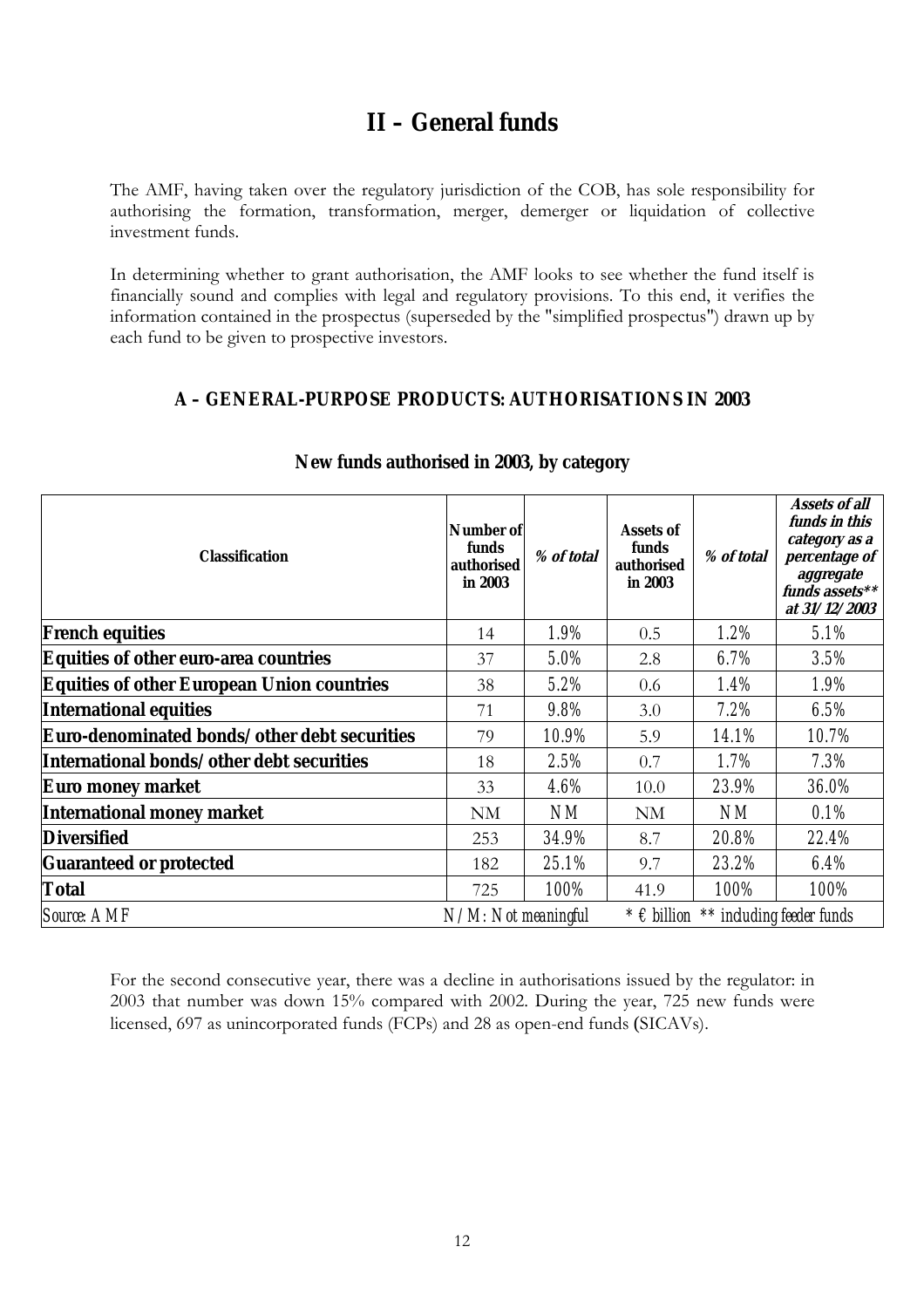| <b>Classification</b>                        | Number of<br>funds                            | <b>Assets at</b><br>31/12/2003 | Assets as % of<br>total |  |
|----------------------------------------------|-----------------------------------------------|--------------------------------|-------------------------|--|
| <b>French equities</b>                       | 1                                             | 0.1                            | 0.1%                    |  |
| <b>Equities of other euro-area countries</b> | 10                                            | 0.6                            | $0.9\,\%$               |  |
| <b>Equities of European Union countries</b>  | 4                                             | 0.2                            | 0.3%                    |  |
| <b>International equities</b>                | 33                                            | 1.2                            | $1.7\%$                 |  |
| Euro-denominated bonds/other debt securities | 61                                            | 2.3                            | $3.3\%$                 |  |
| International bonds/other debt securities    | 20                                            | 29.9                           | 42.8%                   |  |
| Euro money market                            | 31                                            | 9.3                            | 13.3%                   |  |
| <b>International money market</b>            | 4                                             | 0.3                            | 0.4%                    |  |
| <b>Diversified</b>                           | 363                                           | 23.0                           | <b>33.0%</b>            |  |
| <b>Guaranteed or protected</b>               | 110                                           | 2.9                            | $4.2\%$                 |  |
| <b>Total</b>                                 | 637                                           | 69.8                           | 100 %                   |  |
| <b>Source: AMF</b>                           | Assets under management in $\epsilon$ billion |                                |                         |  |

**Funds declared via simplified procedure at 31 December 2003, by category**

#### **1 – Funds investing in futures and options (FCIMT)**

At 31 December 2003, 28 funds investing in the futures and options markets were in active operation, compared with 29 the year before. Two new funds were created and three were dissolved. Total assets under management in FCIMTs were up 16.2% to  $\epsilon$ 971.9 million in 2003, compared with  $€836.3$  million in 2002.

#### **2 – Authorisations to market funds established under foreign law**

At 31 December 2003, 3,052 Undertakings for Collective Investment in Transferable Securities (UCITS) (or their subfunds) authorised in other European countries had received marketing authorisation from the French regulator and could be offered for sale in France. This total represented 76 funds without subfunds and 226 umbrella funds with an average of 12 subfunds each.

In 2003 the regulatory authority granted 402 marketing authorisations, down from 461 the year before. The breakdown by country of origin shows that Luxembourg still accounts for the bulk of requests (74%). Also notable is an increase in requests from Ireland (24%) and a decrease in requests from the United Kingdom.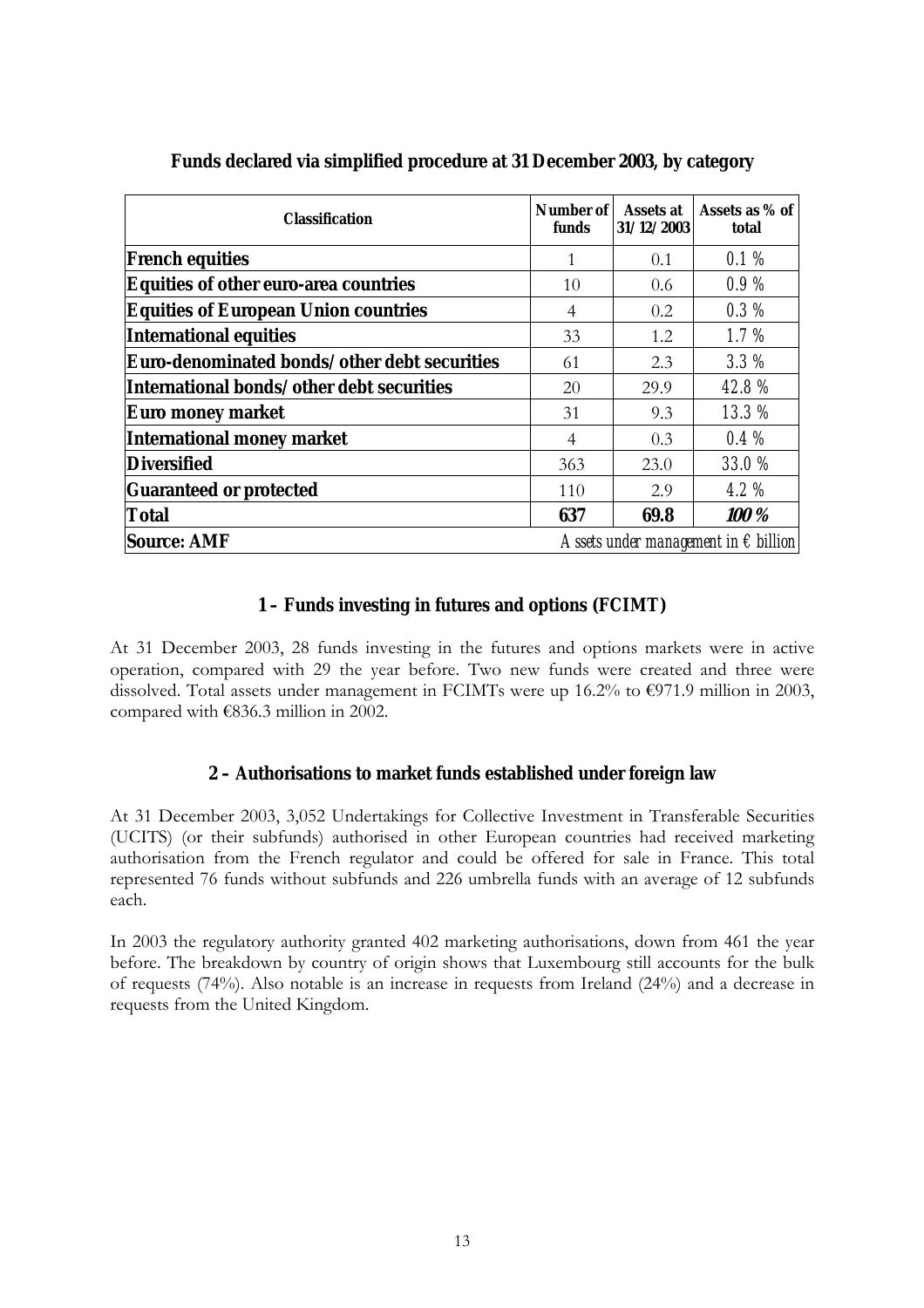### **A – GENERAL-PURPOSE PRODUCTS: ASSETS UNDER MANAGEMENT**

In line with the trend reversal in the markets in 2003, assets under management (AUM) in general funds showed renewed growth, with a rise of nearly 12.5% on the year, from  $\epsilon$ 749.6 billion at year-end 2002 to  $\epsilon$ 843.6 billion (excluding assets held in feeder funds) at 31 December 2003. This rise reflects:

- a price effect of 6%, due mainly to gains in equity markets
- a net inflow effect of 6.5%, down slightly from the year before. The decline was attributable mainly to lower inflows into money-market funds.

Including assets held in feeder funds, total net AUM posted an increase of 13.2%, from  $\epsilon$ 803.1 billion at year-end 2002 to  $€909.4$  billion at year-end 2003.

The number of products registered in France continued its moderate growth. At 31 December 2003 there were 7,906 general funds, of which 1,108 SICAVs and 6,798 FCPs. The number of SICAVs decreased by 69 compared with 2002, and AUM shrank by 0.8%. In contrast, the number of FCPs increased by 184. FCPs now represent 86% of the products and 68% of AUM in general funds.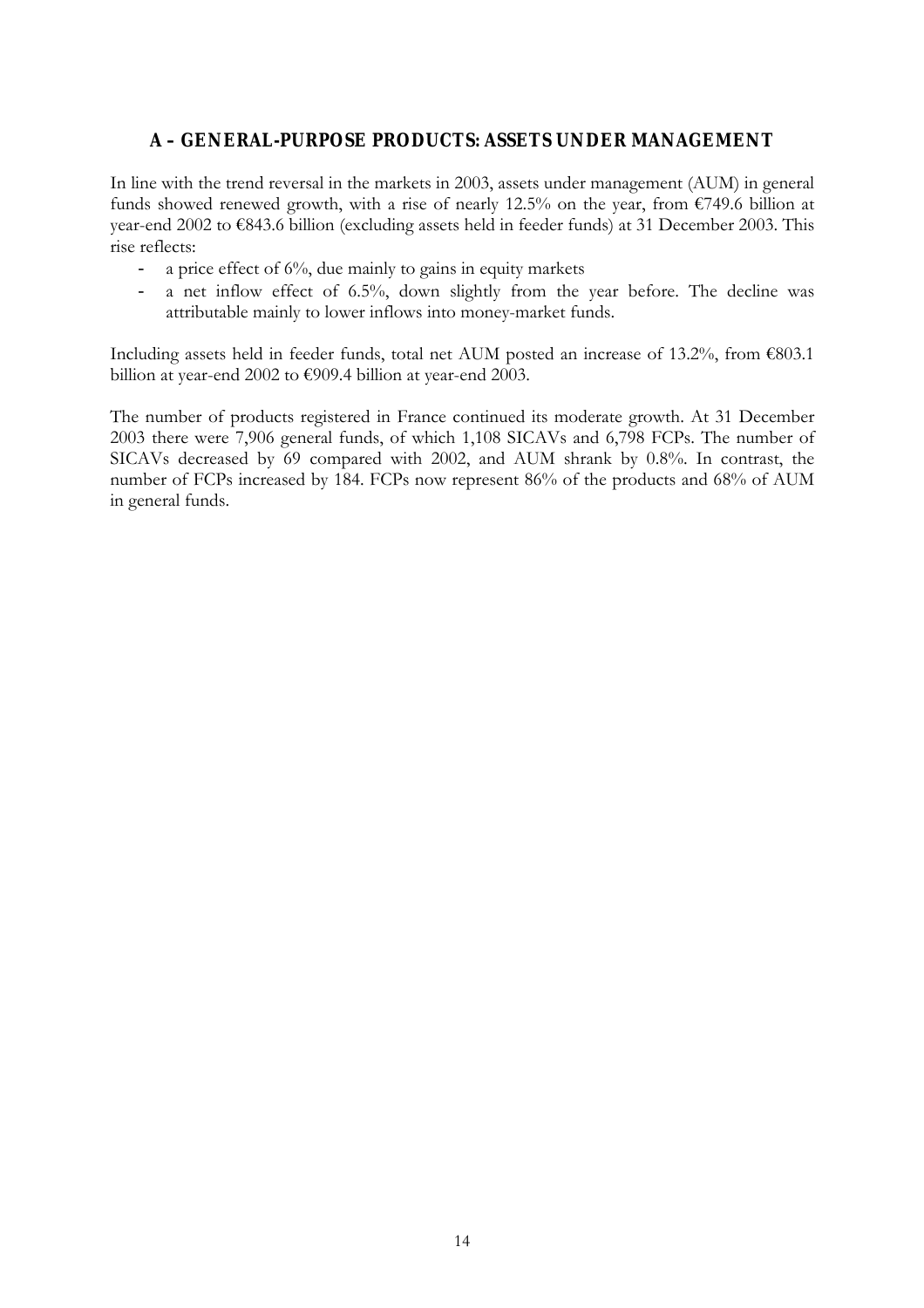## **III – Legal and regulatory framework applicable to general funds**

### **A – IMPLEMENTATION OF THE RECOMMENDATIONS OF THE WORKING GROUP ON FEES, WORK ON FINANCIAL INNOVATION, AND TRANSPOSITION OF THE EU DIRECTIVE**

Under European Union directive 85/611/EEC any collective investment scheme conforming to its provisions (and thus said to be "harmonised") qualifies as an Undertaking for Collective Investment in Transferable Securities (UCITS). As such, it may be marketed in all the Member States under a declaration of conformity granted by the national regulator of its home country.

This directive had become obsolescent and was in need of amendment. Directives 2001/107/EC and 2001/108/21/EC, adopted 21 January 2002, radically overhauled the existing provisions by introducing regulations relating to asset management companies and simplified prospectuses (directive 2001/108/EC) and amending the provisions relating to UCITS investments (directive 2001/108/EC).

These new provisions were transposed by France in 2003. At the same time, the legal framework for UCITS was modified to incorporate the recommendations of the working group on fees, along with the conclusions drawn from the industry consultations on financial innovation (alternative funds of funds, structured funds and credit derivatives).

Transposition of these directives entailed amendments to the following laws and regulations:

- Monetary and Financial Code, amended by the Financial Security Act of 1 August 2003
- Decrees 89-623 and 89-624
- COB Regulations 96-03 and 89-02
- COB instruction relating to the full prospectuses of UCITS

#### **1 – The European standard**

The amended texts establish a minimum set of rules that comply with the UCITS directives and are intended to protect individual investors. Although this standard draws heavily on existing provisions, it differs from them on the following points:

#### Investment rules

- The types of financial instrument that can be held as assets of a UCITS are now specified exhaustively in Articles 1 and 3 of Decree 89-623. Money-market instruments are now eligible as such, whereas previously they could be held only if they were equivalent to listed transferable securities. Deposits are likewise eligible for inclusion in a UCITS' assets; thus, funds are no longer restricted to holding cash on an incidental basis only.
- The investment rules have been fine-tuned to reflect advances in asset management techniques. For certain ratios, both underlying assets and derivatives based on them are taken into account. Issuers belonging to the same group are consolidated in the calculation of risk-spreading ratios. Ratios have been introduced for deposits and funds of funds. The new rules also allow index funds and funds of funds to qualify as UCITS.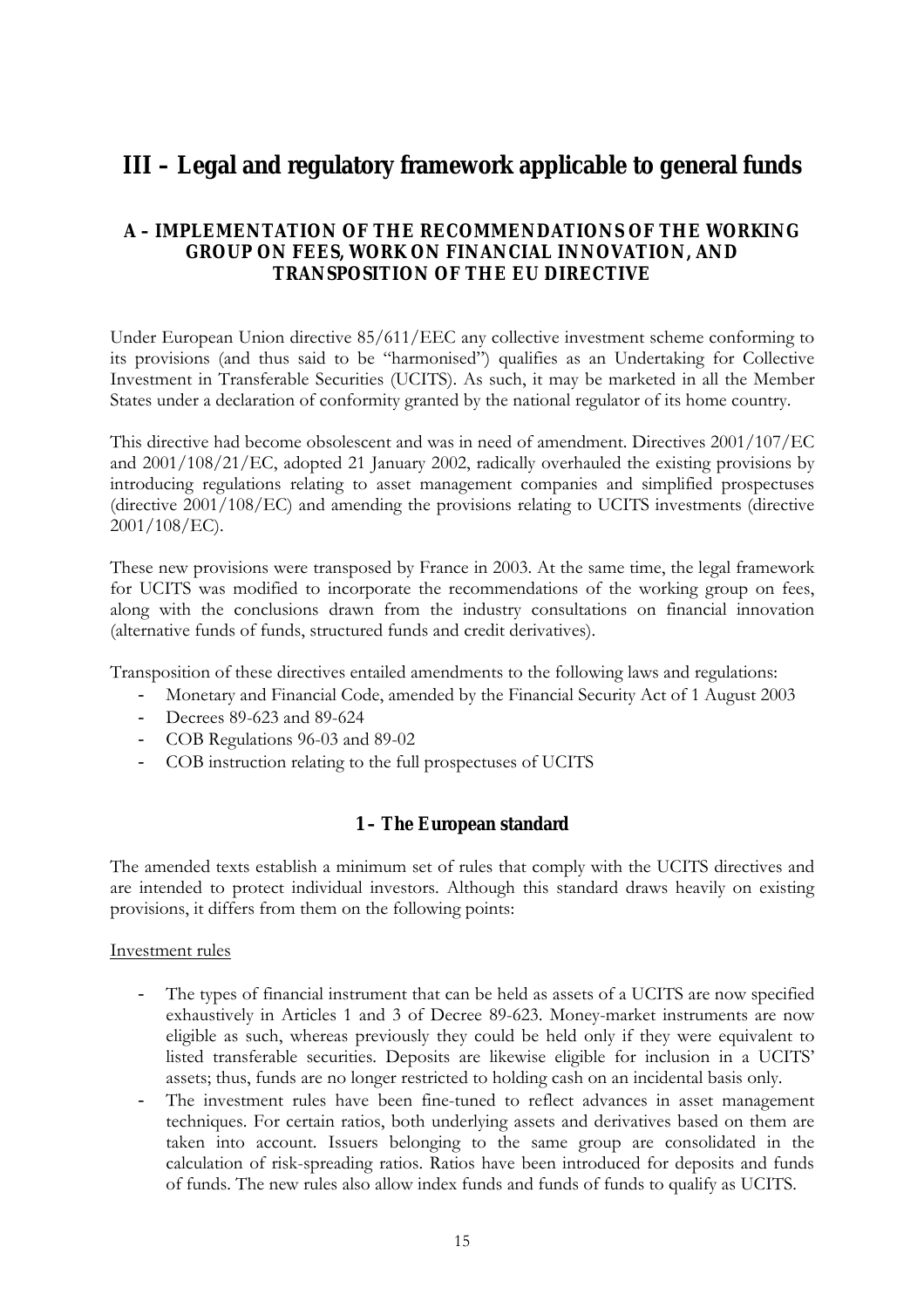- The explicit eligibility of deposits, money-market instruments and derivatives has made it necessary to set precise rules governing the use of these products.
- The recasting of Decree 89-623 provided the opportunity to clarify the rules applying to "temporary acquisitions and disposals of securities" (i.e. stock loans and repurchase agreements), even though this subject is not addressed by the directive. Temporary disposals of financial instruments may now amount to as much as 100% of a UCITS' assets, whereas temporary borrowings remain limited to 10%. That limit is raised to 100% under certain conditions, notably to allow money-market UCITS to continue using securities repurchase agreements.

#### Disclosure to investors

- The ways in which information is provided to subscribers have been improved. The **notice** *d'information* has been replaced by a full prospectus consisting of a memorandum, or detailed note, and a simplified prospectus. As it was, the *notice d'information* served a twofold purpose: to inform the investor about the essential characteristics of the product, and to establish the legal framework within which the UCITS would be managed. In contrast, the simplified prospectus and the detailed note are each intended to meet different objectives: the first provides an accessible, plainly stated informational summary to potentially unsophisticated investors, and the second gives precise, exhaustive technical details.
- The prescribed content of the detailed note reflects the requirements of the directive and the recommendations of the working group on fees. It builds on the conclusions of a European working group established by the UCITS Contact Committee in 2003. The main improvements relate to the following:
	- The description of the fund's management objective and investment policy, which must indicate clearly how the financial instruments in question will contribute to the objective.
	- Disclosure of fees charged to the UCITS. In addition to the information on maximum fees provided by the intermediary in advance, the new texts require disclosure of fees actually charged to the UCITS, taking into account any commissions and fees of collective schemes in which the UCITS has invested. This requirement takes into account the recommendation of the European Commission, which calls for *ex post* disclosure of a metric of total operating expenses called the Total Expense Ratio (TER), which is close to the concept advocated in the COB's report on fees.
	- Inclusion of information on past performance.

#### Categories of fund units and closure of subscriptions

- The Financial Security Act introduced the possibility of a UCITS issuing different categories of units. The rules governing such issuance were set down by the COB in Regulation 89-02. These rules came into force on 1 April 2004 and are expected to foster rationalisation and enhance productivity in France's fund management industry.
- The Act also introduced the possibility of a UCITS being closed to new subscribers. The conditions governing such closure have likewise been specified in Regulation 89-02. The provisions on this matter are designed to meet three objectives:
	- $\circ$  Clarify the conditions on which funds with time windows for subscription e.g.; structured funds - may be marketed.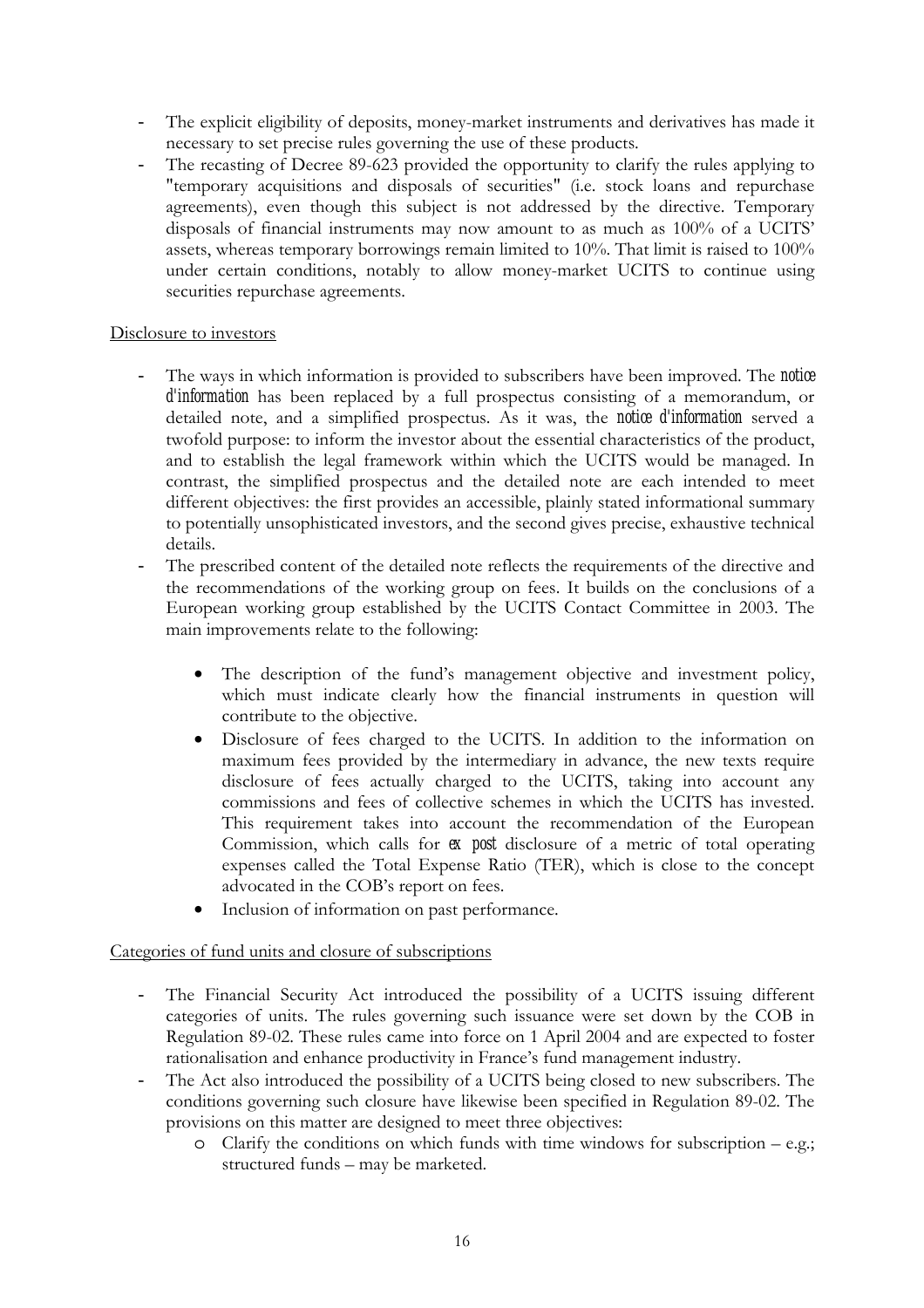- o Provide a firmer legal foundation for the regime applicable to dedicated funds. The regulation reaffirms that, except for UCITS reserved for no more than 20 holders or for a single category of investor, a fund may be closed only on the basis of objective criteria such as reaching a maximum number of units or shares issued or a maximum amount of assets under management, or the expiry of a predetermined subscription period.
- o Allow a fund to close to new subscribers as a result of investment management considerations (for example, to cap assets under management).

#### Rules of conduct for investment managers

- The terms and conditions for the remuneration of service providers have been clarified. A management company may not receive rebates of management fees or subscription/redemption commissions in return for an investment by UCITS under its management in other UCITS. Furthermore, the conditions under which a management company may charge variable management fees have been formalised. In particular, the rules now state explicitly that the way in which variable management fees are calculated must be consistent with the investment objective of the portfolio and must not lead the company to take excessive risks in managing those assets. Lastly, the rules for fees earned on stock loan transactions in securities held in the portfolios under management have also been clarified.
- The substance of the best-execution principle has been made clear. Investment managers are reminded that they must implement a formal, auditable procedure for selecting intermediaries and service providers.

#### **2 – Standards specific to France**

The directive allows Member States to heed requests put forward by their domestic asset management industry and investors. Thus, France's Financial Security Act has established some new fund categories.

Funds accessible to all categories of investor

- Funds of funds with a statutory dispensation allowing them to invest up to 50% of their assets in units or shares of other UCITS, whereas for harmonised funds of funds that ratio may not exceed 20%.
- Master-feeder funds.
- Actively managed index-linked funds that are entitled to waive the risk-spreading rules applicable to index funds, provided their investment objective is tied to the performance of an index by means of a maximum tracking error.

#### Funds accessible to certain categories of investors only

- Funds authorised to operate under streamlined investment rules, including alternative funds of funds
- Contractual funds not authorised by the AMF but registered with it

Management companies wishing to operate funds in these two categories must obtain prior approval of a specific programme of operations from the AMF.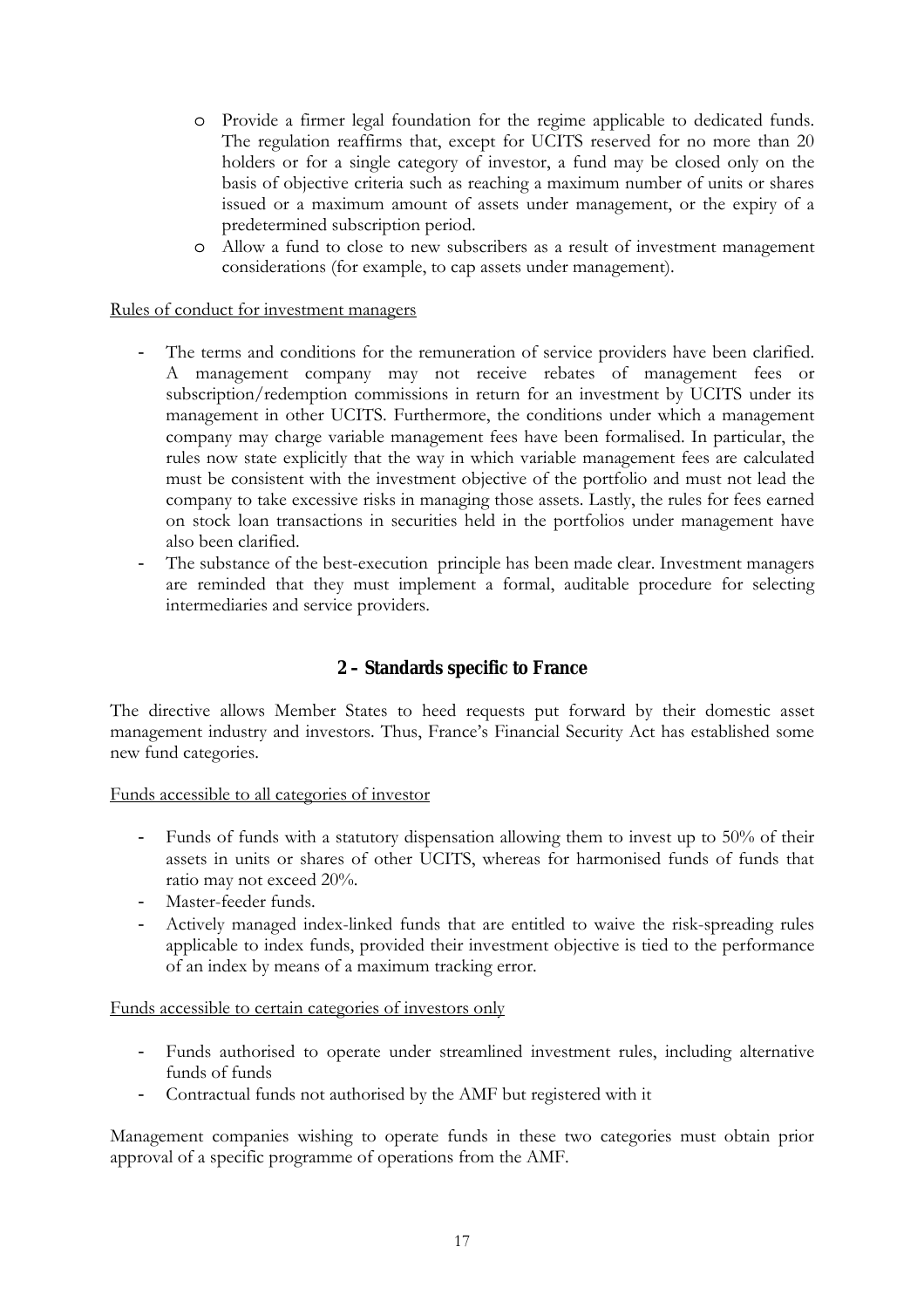### **3 – Outlook**

The framework put in place in 2003 will be expanded and clarified in the following areas.

- In conjunction with the industry, decree 89-623, which applies to the calculation of funds' off-balance sheet commitments and the computation of tracking error thresholds for index and indexed-linked funds and derivatives, will be reviewed in order to clarify its scope and the associated implementing rules.
- The Europe-wide approach to investment management issues must be strengthened. It must take account of efforts currently under way at EU level, notably in the form of draft recommendations. Most importantly, it must extend the work done through the Committee of European Securities Regulators to foster a true single European market in investment management  $-$  a market that is open, competitive, transparent and founded on a high level of investor protection. Lastly, the provisions of the Management Directive have yet to be implemented.

## **B – MAIN DEVELOPMENTS IN PRODUCTS**

Regulatory projects have provided the basis for a broad-based consultation aimed at redefining the product offering of the collective investment management industry in France, taking the directive as the basic standard and building on what the industry has already achieved.

Examples are given in this section for the following product categories. (Note that some are covered by the standard set out in the directive, whereas others are defined only on a national basis.)

- structured funds
- funds of funds
- master and feeder funds
- alternative funds of funds
- index funds
- umbrella funds
- money-market funds

#### **1 – Structured funds**

The regulator was quick to react to the spectacular growth of structured (or "formula-based") funds in France. Given their prominence in the French market, the COB looked closely at their characteristics and, in late 2002, issued a decision statement setting forth regulatory and disclosure rules.

Structured funds are products that, at maturity, automatically deliver a return determined by a predefined set of market parameters (index values, price of a basket of stocks, etc.). They usually, but not always, provide a guarantee of principal at maturity (the case for more than 90% of them in 2003). On average, 14 new structured funds have been authorised every month for the past two years.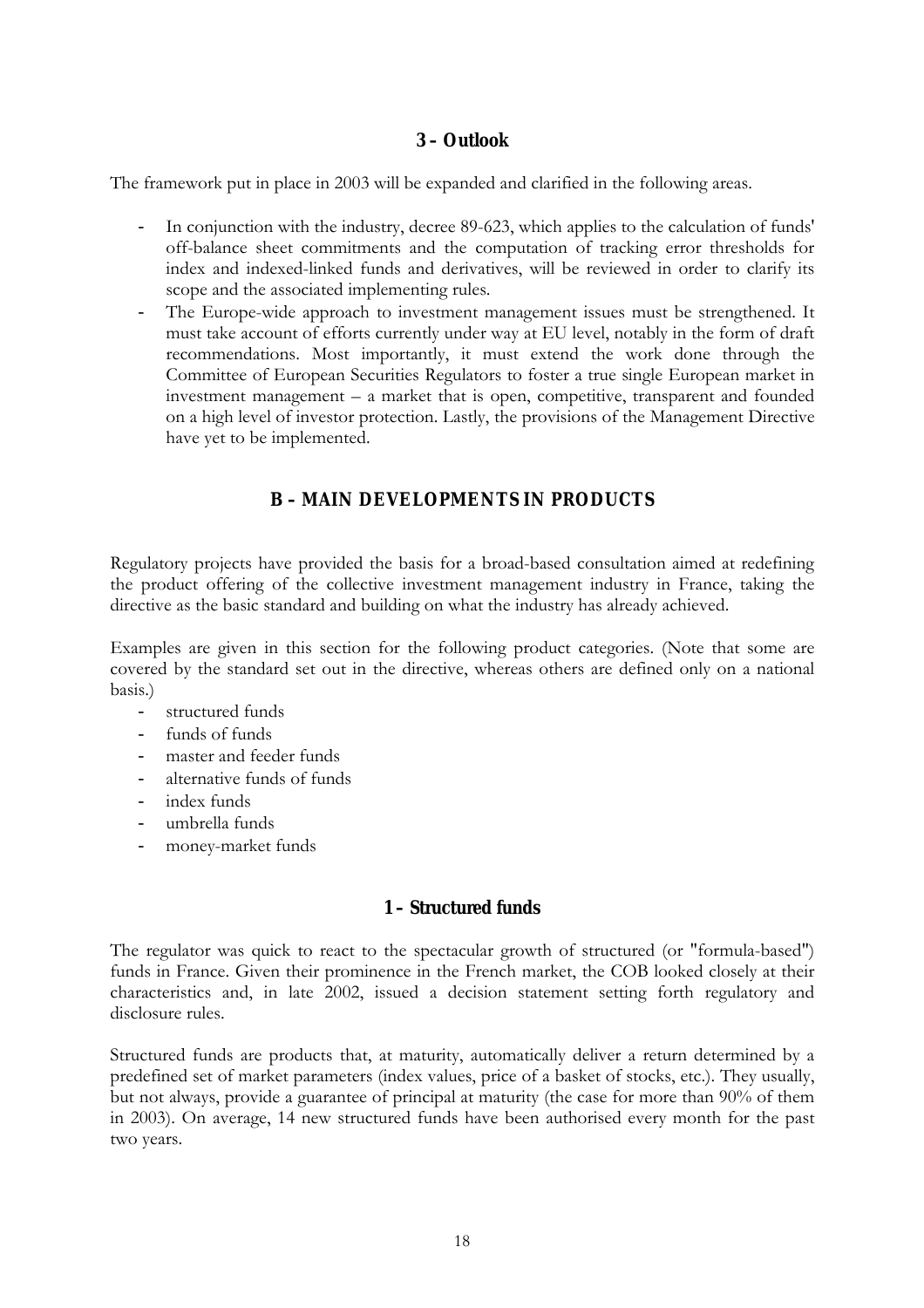Real-time monitoring of this business segment will be facilitated by the overhaul of the AMF's fund database and implementation of the new classification system as of mid-2004. Already, though, the data show that guaranteed funds  $-$  the great majority of which are formula-based  $$ accounted for nearly one-fifth of net inflows into French-law funds in 2003.

The treatment of these funds must be based on the following five points:

- Funds must be specifically named, notably via the new fund classification system, and must be regulated accordingly. This is what the amended Decree 89-623 has undertaken to do, notably via amendments addressing the use of derivatives.
- The fund management function must be properly organised, to ensure both that the product operates smoothly (e.g. with continuous valuation) and that management procedures are segregated from the trading rooms which devise the underlying structuring. This point, already mentioned in connection with programmes of operations, is essential for explaining to investors the precise responsibilities of the management company.
- A major effort is needed to ensure that all documents providing information about the fund, whether for regulatory purposes (notices, prospectus) or for marketing, are readable and balanced. Thus, providers are responsible for using formulae that are comprehensible to the target clientele and clearly stated in the notice, the prospectus and the marketing materials. On this point, fund managers must pay special attention to the drafting of the section on the economic characteristics of the product, which is essential to a proper understanding of the proposed formula. This section must not be limited to presenting the mathematical formula but must actually describe the economic bet the investor is being asked to make. Furthermore, because formulae vary so widely in duration and other characteristics, it is vital that all performance figures be stated as an annual yield to maturity, regardless of the medium used.
- The significance and cost of the principal guarantee must be explained to investors. As already noted, much of the success of structured funds is attributable to the fact that they guarantee the investor's capital. Firstly, as a rule, the guarantee applies only at maturity. Any mention of the guarantee must therefore be accompanied by a reminder that it does not take effect until the product matures, since the quid pro quo of the indexing mechanism is that the investment be held to term. Secondly, since investors do not always understand the potentially high costs of the guarantee, providers are asked to make them readily apparent, not only in the section of the prospectus on advantages and risks but also in marketing materials.
- Care must be taken to ensure that the product is marketed prudently and in a manner suited to the target clientele. Providers must of course be reminded of their obligation to give the prospective client a copy of the simplified prospectus prior to subscription, but this is not enough. Emphasis must be placed on:
	- o the know-the-customer rule (personal situation, aims, experience)
	- o the advice that the person responsible for marketing is able to give clients
	- o the internal organisation of providers that market funds to the public, in order to control the risk of mis-selling not just when the product is launched but throughout its life cycle.

#### **2 –Funds investing in other funds**

Since 1998, funds organised under French law have been allowed to invest all their assets in other French funds or foreign UCITS covered by the mutual recognition procedure established by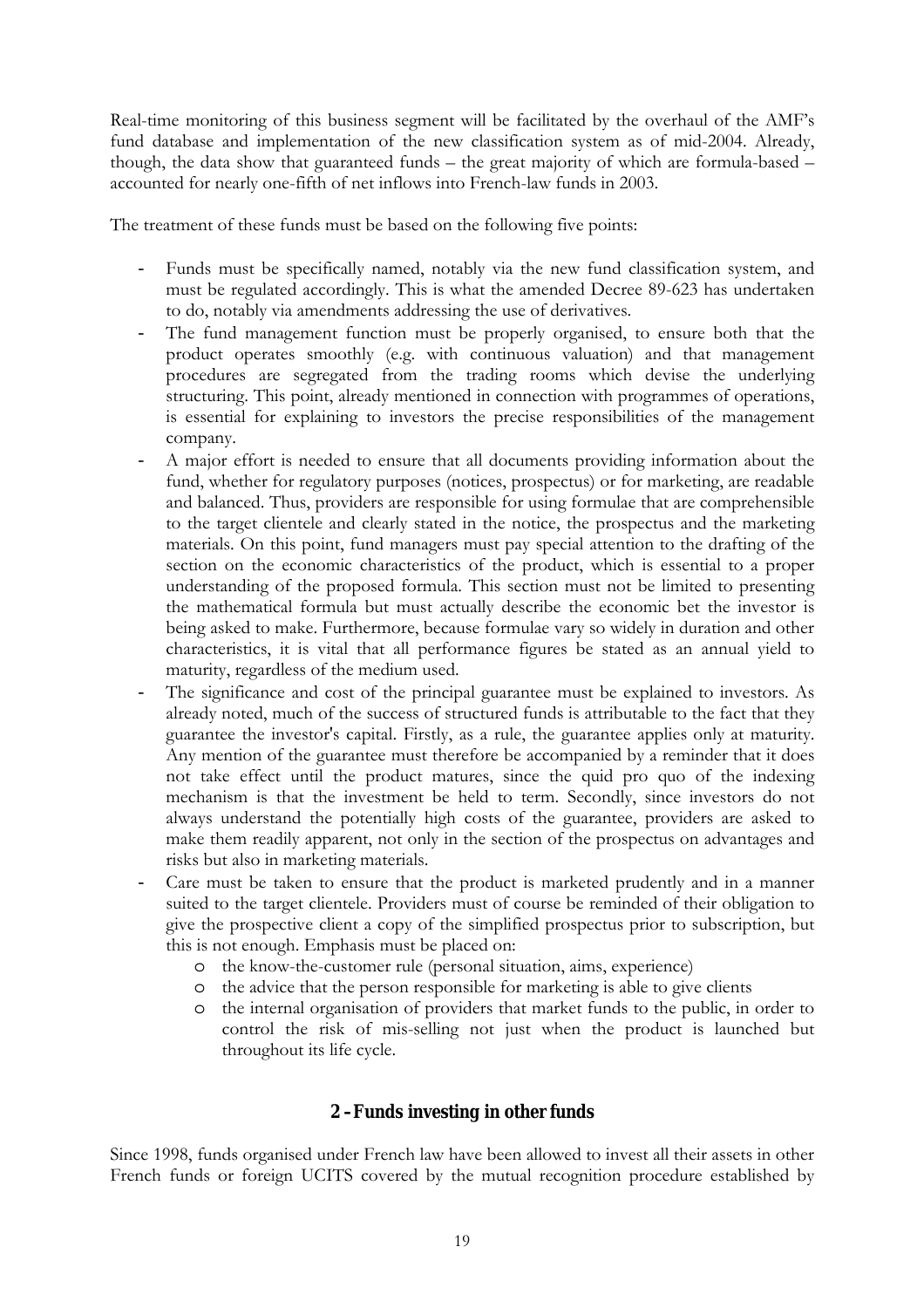directive 85/611/EEC. While this provision has permitted the development of risk-profiled funds (which combine a predefined mix of fixed-income and equity exposures in a single vehicle) and multi-management funds (with multiple managers and strategies), this type of product can pose problems, especially when it entails both direct and indirect management. The problems arise from the multiple layers of management fees and from lack of transparency in investor disclosures.

Coinciding with the implementation of the proposals of the working group on management fees and the provisions of the new EU directive, major efforts have been made to shed light on these products, which now occupy a substantial position in the French market.

In 2003 funds with more than  $50\%$  of their assets invested in other funds ("funds of funds") accounted for 18.4% of total products (1,338) and 9.2% of total assets under management ( $\epsilon$ 74.7 billion).

Funds combining investments in other collective schemes (between 10% and 50%) and direct  $i$ nvestment  $-$  with the aim, for example, of benefiting from the special skills of another management team in a particular asset class  $-$  numbered in excess of 2,500 and accounted for over  $\epsilon$ 200 billion in assets.

| <b>Situation at 31 December 2003</b>                 |               | 2002       | 2003          |               |                           |
|------------------------------------------------------|---------------|------------|---------------|---------------|---------------------------|
| Assets under management in $\epsilon$ billion        | <b>Assets</b> | % of total | <b>Number</b> | <b>Assets</b> | % of total                |
| More than 10% invested in other funds                | 538.0         | 71.7%      | 3,394         | 562.8         | 66.7%                     |
| Between 10% and 50% invested in other 151.1<br>funds |               | 20.2%      | $2,532$ 206.1 |               | 24.4%                     |
| More than 50% invested in other funds                | 60.5          | 8.1%       | 1,338         | 74.7          | 8.9%                      |
| <b>Total</b>                                         | 749.6         | $100.0\%$  |               |               | 7,264 <b>843.6</b> 100.0% |
| <i><b>Source: AMF</b></i>                            |               |            |               |               |                           |

#### **Funds investing all or part of their assets in other funds**

#### **3 – Master and feeder funds**

At year-end 2003 there were 501 master funds with assets of  $\epsilon$ 166.2 billion under management. They accounted for 18.3% of total assets of all general funds, compared with 16% in 2002. For the third consecutive years, the number of master funds was up sharply (19%), as was the value of assets under management (29%).

There were 642 feeder funds with  $\epsilon$ 65.8 billion in assets, or 7.2% of the total, compared with 578 feeder funds and  $£53.5$  billion in assets at year-end 2002. As in 2002, the number of feeder funds increased in 2003 (by 9%), as did the value of their assets (23%). Because all assets under management in feeder funds are included in the total assets of master funds, only the latter number is included in the aggregate assets of general funds, in order to avoid double-counting.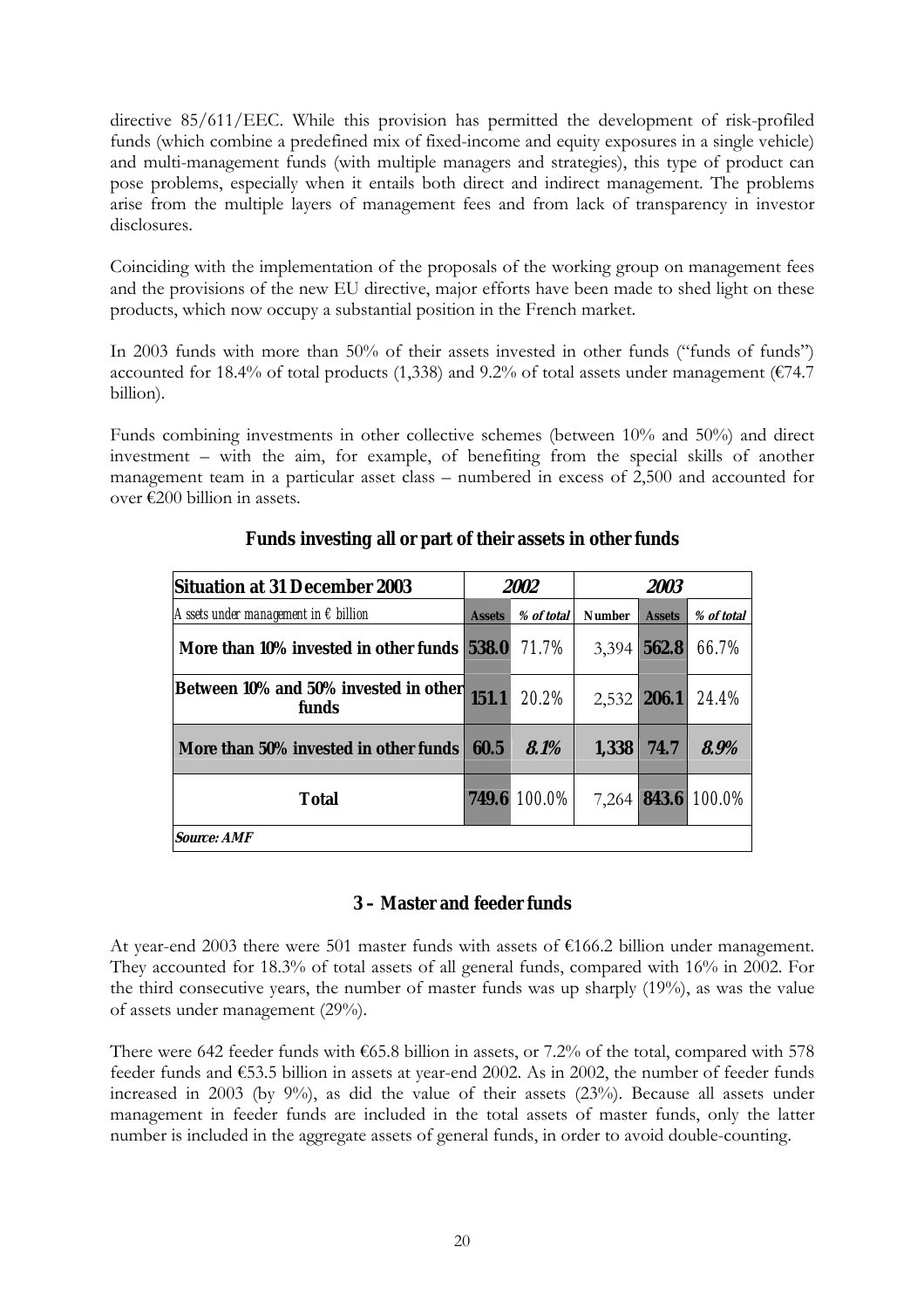Because feeder funds seek to take advantage of a scale effect at the level of the master fund, they are used mainly in managing money-market assets (73% of the total). Under the Financial Security Act, funds organised under French law have been allowed since 1 April 2004 to have different categories of units. Going forward, providers can be expected to opt increasingly for this solution rather than for feeder funds.

At the same time, the new decree relaxes the rules on master-feeder funds by allowing the feeder fund to be structured so that the master fund is responsible solely for setting primary management policies.

#### **4 – Alternative funds of funds**

Long available in France, alternative funds of funds have developed significantly in recent years, in line with efforts made by the COB, in consultation with the industry, to clarify their regulatory status. This culminated in April 2003 with the publication of a statement of conclusions.

At the beginning of 2000 there were 42 alternative funds of funds with assets of approximately  $\epsilon$ 1.6 billion. Today there are more than 150, with more than  $\epsilon$ 9 billion under management.

In parallel with the regulatory framework for investment service providers, discussed in Section I of this chapter (cf. programmes of operations), the framework applicable to investment products must be completed within the newly established context of the Financial Security Act and the amended Decree 89-623 and in the light of the initial experience in applying the April 2003 statement of conclusions. Similarly, it will be necessary to adjust the guidelines adopted in 2003 to define eligibility criteria for the underlying funds, operating rules for liquidity and valuation, and rules governing investor access and fund marketing.

#### **5 – Index funds**

Index funds aim to replicate the performance of a particular index, specified in the prospectus.

At 31 December 2003:

- 29 index funds were traded on Euronext Paris, compared with 33 one year before. These exchange-traded funds held assets of  $E4.7$  billion.
- 161 unlisted index funds had assets of  $\epsilon$ 12.5 billion, compared with 144 and  $\epsilon$ 9.8 billion one year before.

The new directive includes an explicit exception to the risk-spreading rules for index funds. Transposition of the directive provides the occasion to define or clarify:

- the eligibility criteria for indices
- the concepts of index funds and tracking error
- the information content of the prospectus
- the status of products that, while not strictly index funds, are managed in a similar way ("benchmarked" or "enhanced index" funds),
- the listing conditions for exchange-traded funds, no longer limited to index funds only.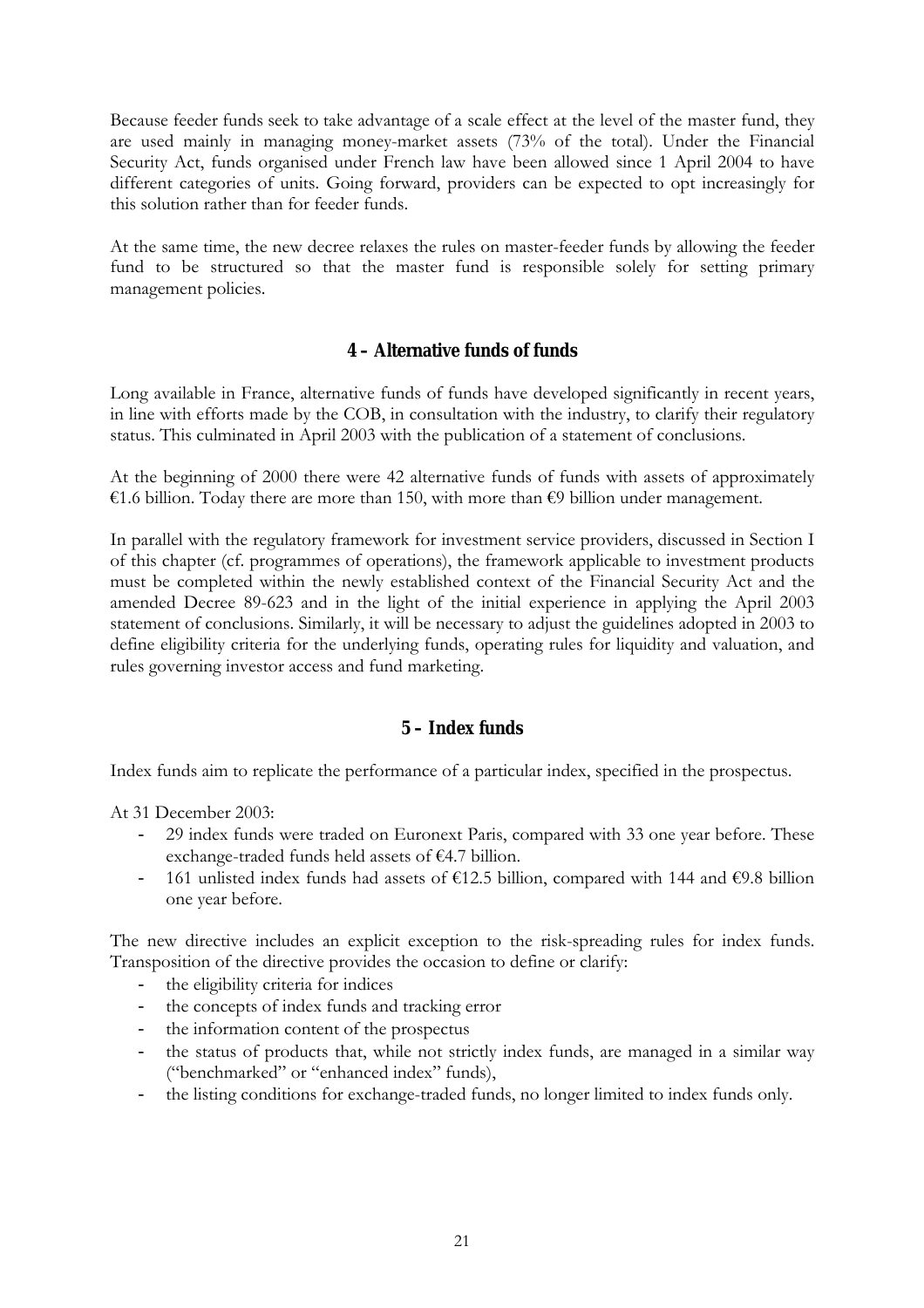#### **6 – Umbrella funds**

Umbrella funds assemble a number of subfunds with different investment policies under a single legal entity. The umbrella fund structure has been available in France since 1998, but, in contrast to other European countries, it has been used only marginally here.

At 31 December 2003 there were 30 umbrella funds with  $66.6$  billion under management. There were 130 subfunds, compared with 120 one year before. International equity subfunds accounted for 41% of the total number and 53% of the assets. European equity subfunds accounted for 13% by number and 23% by value.

The Financial Security Act has provided support for this type of product by establishing clearly that the subfunds of an umbrella fund are financially independent of each another.

## **7 – Money-market funds**

The prominent place of money-market funds in France's investment management industry is often highlighted. Whereas French funds make up less than 20% of the total European fund market, French money-market funds account for 43% of assets held in European short-term funds (according to FEFSI figures).

The new EU directive made it possible to clarify a number of key questions in this area in the amended Decree 89-623, viz. the utilisation of negotiable debt instruments, and more generally, the eligibility criteria for unlisted money-market instruments, and the use of bank deposits and repurchase agreements.

It must also be noted that:

- Certain money-market funds that had been the subject of a cross-market review in firsthalf 2002, owing in particular to their use of asset swaps, were able to return without incident to fair valuation at 31 December 2003, thanks notably to favourable trends in markets and yield spreads.
- Work on the new prospectus provided the occasion to enhance investor information by distinguishing three types of fund:
	- o regular money-market funds, which, because of their investment policy constraints (rating, duration, etc.) and the instruments in which they invest, exhibit no volatility;
	- o money-market funds that seek to enhance performance by accepting some exposure to credit risk and therefore accept a degree of volatility;
	- o so-called ìdynamic money-market fundsî that add diversified exposure (e.g. to equities, alternative funds or convertible arbitrage) to a portfolio invested chiefly in money-market instruments. Funds of this type are normally classified as "diversified funds".

#### **C – LIABILITY MANAGEMENT AND ORDER CENTRALISATION IN INVESTMENT FUNDS**

News of market-timing and late-trading practices at US investment funds prompted the AMF in late 2003 to send requests for information to the top 40 equity fund managers in the French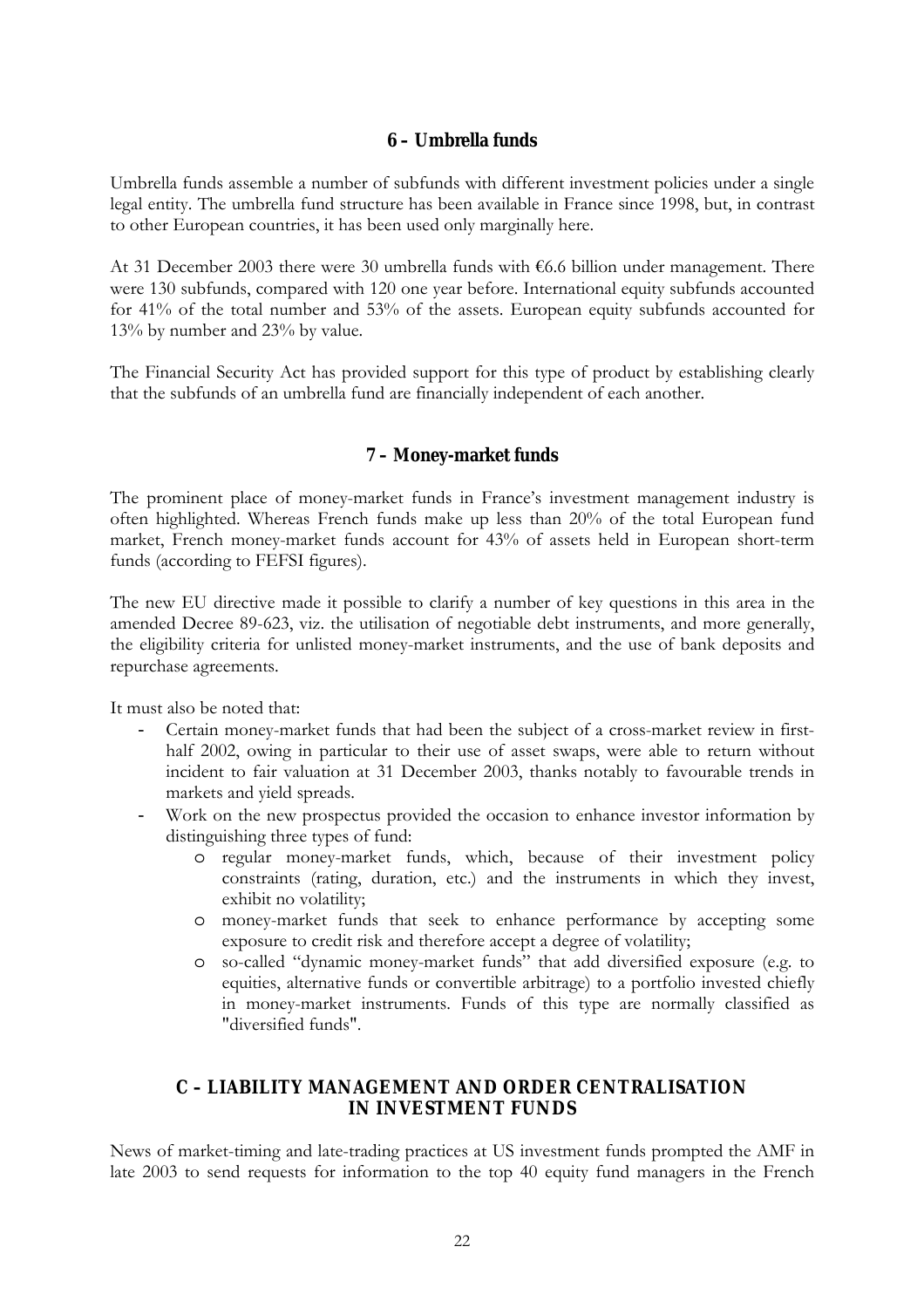market. The questions focused on the firms' valuation and liability management practices and on the measures taken to limit the risk of such practices in their funds. Together, the 40 companies accounted for two-thirds of all equity funds and 86% of the corresponding assets under management.

Market timing consists in placing trades to take advantage of small differences between a fund's net asset value (NAV), i.e. the price at which investors buy or sell, and its true market value. These arbitrages benefit the market-timer at the expense of the ordinary investor and thus reduce the fund's performance for unit-holders as a whole. A management company or affiliated firm that aids or abets such trades contravenes its obligation to act exclusively in the interest of unitholders.

Late trading involves accepting subscription or redemption orders on an investment fund after the deadline specified in the prospectus for orders to be filled at that day's NAV. A late-trader can thus buy or sell fund units at an expired price, i.e. one that does not reflect events that occurred or information that became known after it was established. As with market timing, late trading detracts from fund's performance for the community of unit-holders. It is generally contrary to the provisions of the fund's prospectus on buying and selling units. Furthermore, as with market timing, a management company or affiliated firm that aids or abets late trading contravenes the rules of conduct that oblige it to act exclusively in the interest of unit-holders.

For French-law funds, the risk of such practices is in principle limited by the following factors:

- the custodian's role in, and responsibility for, monitoring trading in fund units;
- the rules that require management companies to put the interest of unit-holders first and ensure that all are treated equally;
- the efforts that management companies have been making since the early 1990s to match fund valuation rules to the terms and conditions of subscription and redemption;
- the nature of the arbitrage risk, which is greatest for funds invested in stocks traded on markets in a significantly different time zone. In the United States, this risk is amplified by the large size of equity funds, the proliferation of unregulated hedge funds, and the way in which the cut-off time rule is generally applied, which magnifies the impact of the time difference between the US and major Asian markets.

The management companies' responses to the AMF's questionnaire revealed no major shortcomings. The AMF has nevertheless decided to conduct further, targeted on-site and offsite audits to confirm this initial assessment.

In the broader context of fund liability management, prevention of arbitrage risk calls for the industry and the regulator to tighten and clarify the rules on selling, buying and valuing fund units in order to avert operational risks and conflicts of interest of all kinds. This can be achieved through standards for organisation of internal control, governance of the fund and segregation of functions. An industry-wide consultation and, if needed, subsequent rule changes will result in clearer requirements for the administration of funds' liabilities.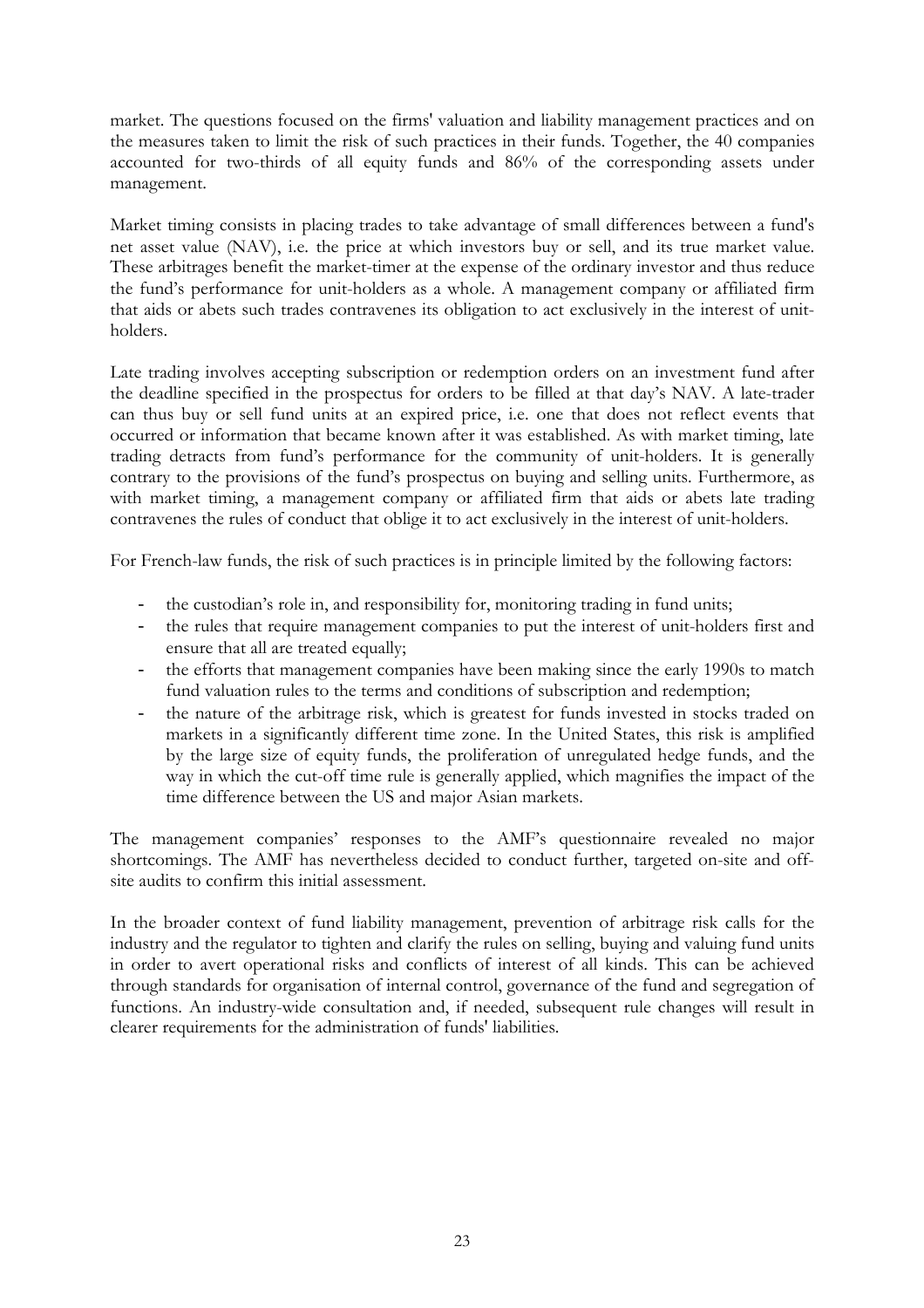## **IV – Employee savings schemes**

## **A – EMPLOYEE INVESTMENT SCHEMES**

## **1 – Authorisations granted in 2003**

In 2003 the COB, and then the AMF, authorised the creation of 272 new save-as-you-earn funds (FCPEs), compared with 312 in 2002, and the transformation of 2,073 existing FCPEs, compared with 948 in 2002.

During the year, 375 FCPEs were involved in mergers, compared with 171 in 2002. At 31 December 2003, the number of FCPEs stood at 3,352, compared with 3,600 one year before. A single open-end investment company for employee shareholders (SICAVAS) remained in active operation.

The number of mergers and transformations was particularly high in 2003 for several reasons: restructuring of product ranges, elimination of many smaller single-employer FCPE in favour of larger multi-employer funds, and continued updating of fund documents to reflect all the changes in implementing regulations that have emerged from the reforms initiated in 2001.

Of the 3,352 FCPEs on record, 2,553 are funds reserved for employees of a single company or group and 799 are multi-employer funds.

|                     | 1999               |               |                    | 2000<br>2001 |                    |               | 2002               |               | 2003               |               |
|---------------------|--------------------|---------------|--------------------|--------------|--------------------|---------------|--------------------|---------------|--------------------|---------------|
|                     | $\epsilon$ million | $\frac{0}{0}$ | $\epsilon$ million | $^{0}/_{0}$  | $\epsilon$ million | $\frac{0}{0}$ | $\epsilon$ million | $\frac{0}{0}$ | $\epsilon$ million | $\frac{0}{0}$ |
| Special profit-     | 2,693              | 35.4          | 3,040              | 36.2         | 3,648              | 45.6          | 3,532              | 44.5          | 3,493              | 43.6          |
| sharing reserve     |                    |               |                    |              |                    |               |                    |               |                    |               |
| Employees'          | 4,205              | 55.3          | 4,580              | 54.6         | 3,397              | 42.5          | 3,454              | 43.6          | 3,533              | 44.2          |
| contributions and   |                    |               |                    |              |                    |               |                    |               |                    |               |
| incentive payments  |                    |               |                    |              |                    |               |                    |               |                    |               |
| Additional          | 707                | 9.3           | 775                | 9.2          | 956                | 11.9          | 944                | 11.9          | 978                | 12.2          |
| contributions       |                    |               |                    |              |                    |               |                    |               |                    |               |
| Total contributions | 7,605              | 100.0         | 8,395              | 100.0        | 8,001              | 100.0         | 7,930              | 100.0         | 8,004              | 100.0         |
| (gross)             |                    |               |                    |              |                    |               |                    |               |                    |               |
| Total redemptions   | 8,671              | 87.7          | 8,254              | 98.3         | 7,764              | 97.0          | 7,024              | 88.6          | 8,157              | 101.9         |
| Subscriptions (net) | 934                |               | 141                |              | 237                |               | 906                |               | $-153$             |               |

#### **FCPE inflows and outflows, 1999-2003**

Source: AMF

The breakdown of assets under management shows a substantial increase in listed corporate securities (up  $\epsilon$ 4.2 billion) and in investments in collective schemes (up  $\epsilon$ 2.3 billion).

The increase in the value of listed corporate securities is attributable to rising markets rather than to net new business. Also visible is a continuing trend towards greater portfolio diversification, notably by reallocating assets into euro-denominated negotiable debt securities.